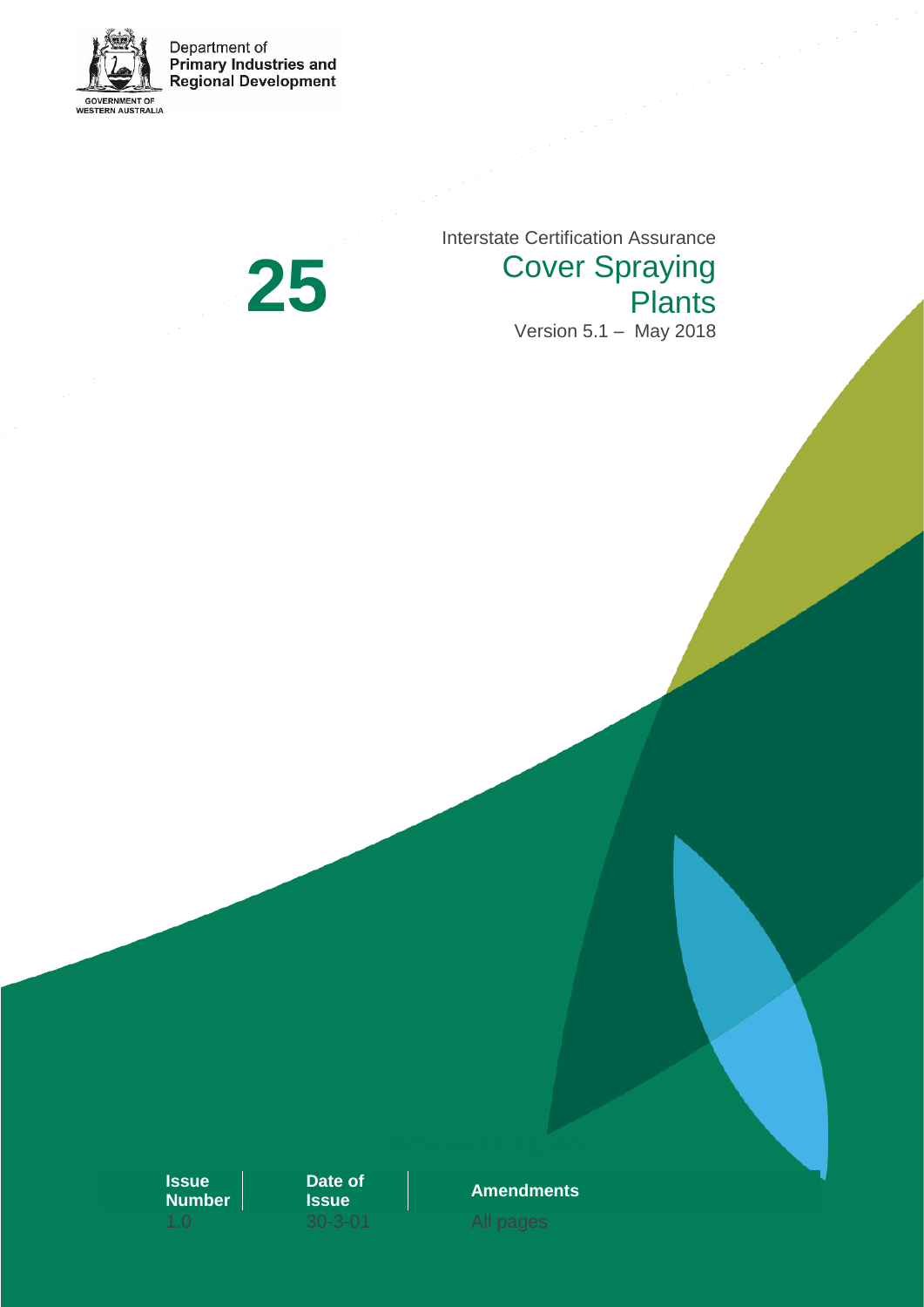| <b>Issue</b><br><b>Number</b> | Date of<br><b>Issue</b> | <b>Amendments</b>                                           |
|-------------------------------|-------------------------|-------------------------------------------------------------|
| 1.1                           | $27 - 8 - 03$           | All pages                                                   |
| 2.0                           | $1 - 9 - 04$            | <b>Plant Health Assurance Certificate</b><br>(Attachment 1) |
| 3.0                           | $21 - 10 - 04$          | All pages review and reformatting                           |
| 4.0                           | 16-08-07                | 7.5.1 Assurance Certificate Distribution                    |
| 5.0                           | 11-08-09                | 8.0 Non-conformance Policy & Reformat                       |
| 5.1                           | 24-05-18                | All pages review and reformatting.<br>Section 1 Requirement |

# Important disclaimer

The Chief Executive Officer of the Department of Primary Industries and Regional Development and the State of Western Australia accept no liability whatsoever by reason of negligence or otherwise arising from the use or release of this information or any part of it.

Copyright © Department of Primary Industries and Regional Development, 2018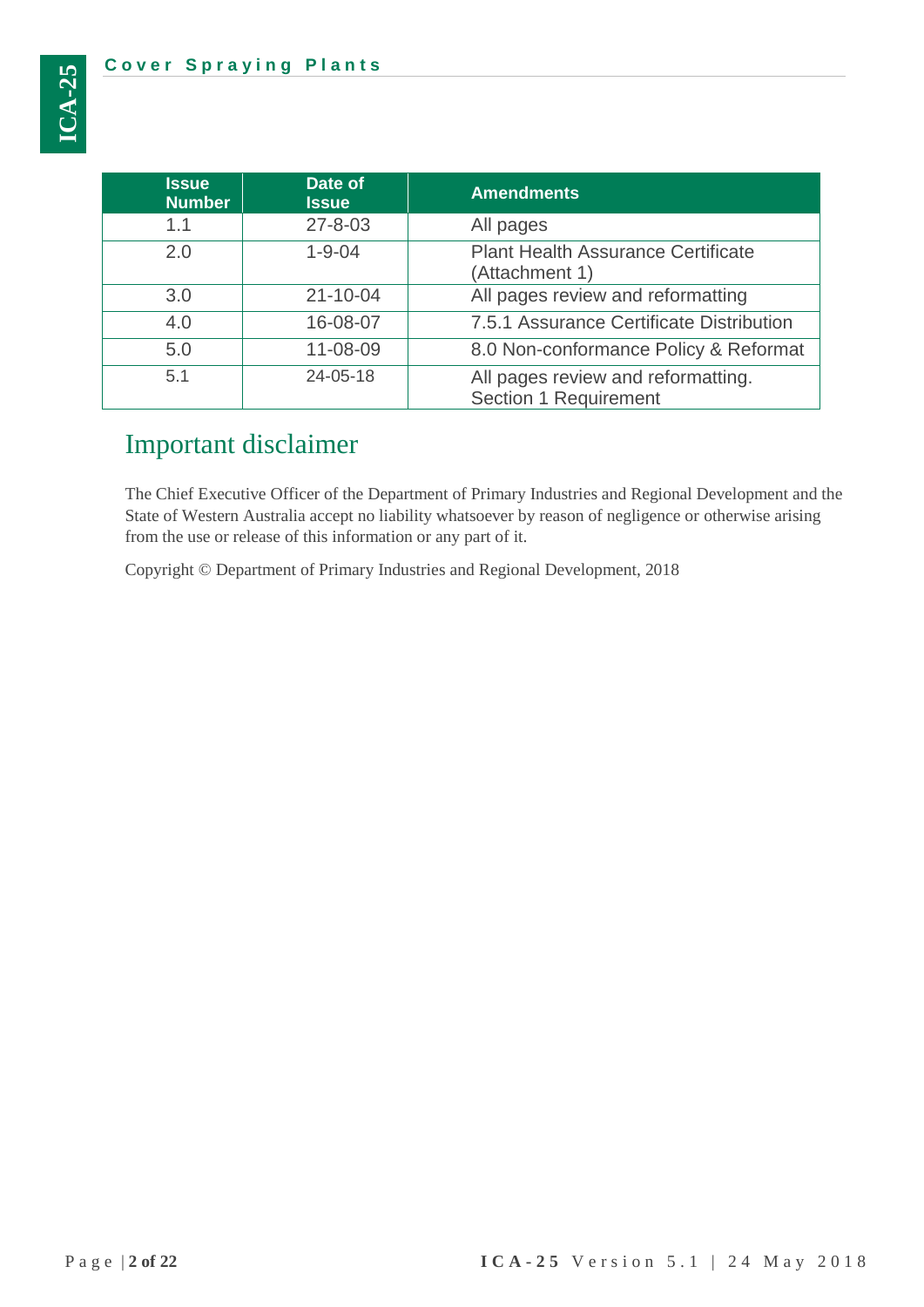# Contents

| 2.<br>3.<br>4.<br>5.<br>6.<br>6.1<br>7.<br>7.1<br>7.1.1<br>7.1.2<br>7.1.3<br>7.2<br>7.2.1<br>7.2.2<br>7.2.3<br>7.2.4<br>7.2.5<br>7.2.6<br>7.2.7<br>7.3<br>7.3.1<br>7.4<br>7.4.1<br>7.5<br>7.5.1<br>7.6<br>7.7<br>8.<br>8.1<br>8.2<br>8.3<br>9. | 1. |  |  |  |
|------------------------------------------------------------------------------------------------------------------------------------------------------------------------------------------------------------------------------------------------|----|--|--|--|
|                                                                                                                                                                                                                                                |    |  |  |  |
|                                                                                                                                                                                                                                                |    |  |  |  |
|                                                                                                                                                                                                                                                |    |  |  |  |
|                                                                                                                                                                                                                                                |    |  |  |  |
|                                                                                                                                                                                                                                                |    |  |  |  |
|                                                                                                                                                                                                                                                |    |  |  |  |
|                                                                                                                                                                                                                                                |    |  |  |  |
|                                                                                                                                                                                                                                                |    |  |  |  |
|                                                                                                                                                                                                                                                |    |  |  |  |
|                                                                                                                                                                                                                                                |    |  |  |  |
|                                                                                                                                                                                                                                                |    |  |  |  |
|                                                                                                                                                                                                                                                |    |  |  |  |
|                                                                                                                                                                                                                                                |    |  |  |  |
|                                                                                                                                                                                                                                                |    |  |  |  |
|                                                                                                                                                                                                                                                |    |  |  |  |
|                                                                                                                                                                                                                                                |    |  |  |  |
|                                                                                                                                                                                                                                                |    |  |  |  |
|                                                                                                                                                                                                                                                |    |  |  |  |
|                                                                                                                                                                                                                                                |    |  |  |  |
|                                                                                                                                                                                                                                                |    |  |  |  |
|                                                                                                                                                                                                                                                |    |  |  |  |
|                                                                                                                                                                                                                                                |    |  |  |  |
|                                                                                                                                                                                                                                                |    |  |  |  |
|                                                                                                                                                                                                                                                |    |  |  |  |
|                                                                                                                                                                                                                                                |    |  |  |  |
|                                                                                                                                                                                                                                                |    |  |  |  |
|                                                                                                                                                                                                                                                |    |  |  |  |
|                                                                                                                                                                                                                                                |    |  |  |  |
|                                                                                                                                                                                                                                                |    |  |  |  |
|                                                                                                                                                                                                                                                |    |  |  |  |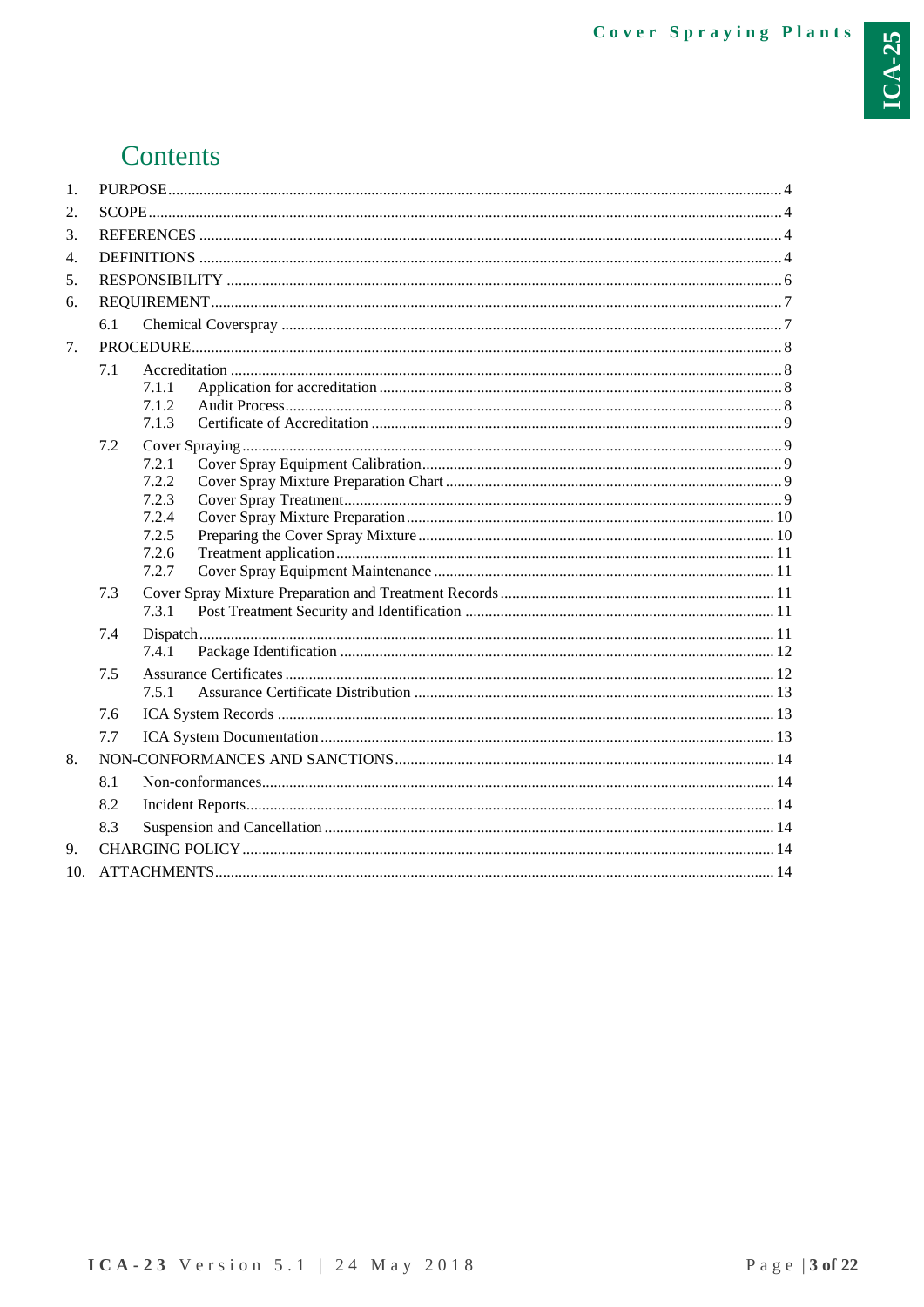

## <span id="page-3-0"></span>PURPOSE

The purpose of this procedure is to describe-

- (a) the principles of operation, design features and standards required for cover spraying equipment; and
- (b) the responsibilities and actions of personnel;

that apply to cover spraying plants for green snail and palm leaf beetle, under an Interstate Certification Assurance (ICA) arrangement.

# <span id="page-3-1"></span>2. SCOPE

This procedure covers all certification of cover spraying of living plants or plant parts for green snail and palm leaf beetle by a Business operating under an Interstate Certification Assurance arrangement in Western Australia.

This procedure is applicable where any of the requirements specified in 6. Requirement are a specified movement condition.

Pest: Green snail (*Cantareus apertus*) and Palm leaf beetle (*Brontispa longissimi*)

Product: Nursery Stock

Location: Western Australia

Certification of cover spraying of plants under this Operational Procedure may not be an accepted quarantine entry condition for all intrastate and interstate markets.

Some intrastate and interstate markets may require additional certification for pests and diseases, other than those identified in this procedure, as a condition of entry.

It is the responsibility of the business consigning the produce to ensure compliance with all applicable quarantine requirements.

The treatments described in this Operational Procedure are specifically designed for use on ornamental plants. They should not be used on plants intended for human or animal consumption as withholding periods cannot be observed before dispatch.

# <span id="page-3-2"></span>3. REFERENCES

**WI-QA015** *Plant Health Assurance Certificate Completion*

# <span id="page-3-3"></span>4. DEFINITIONS

| Accredit                         | means to accredit persons to issue Plant Health Assurance<br>Certificates under the Biosecurity and Agriculture<br>Management Act 2007. |
|----------------------------------|-----------------------------------------------------------------------------------------------------------------------------------------|
| Application for<br>Accreditation | means an <i>Application for Accreditation of a Business for</i><br>an Interstate Certification Assurance (ICA) Arrangement.             |
| Assurance<br>Certificate         | means a Plant Health Assurance Certificate.                                                                                             |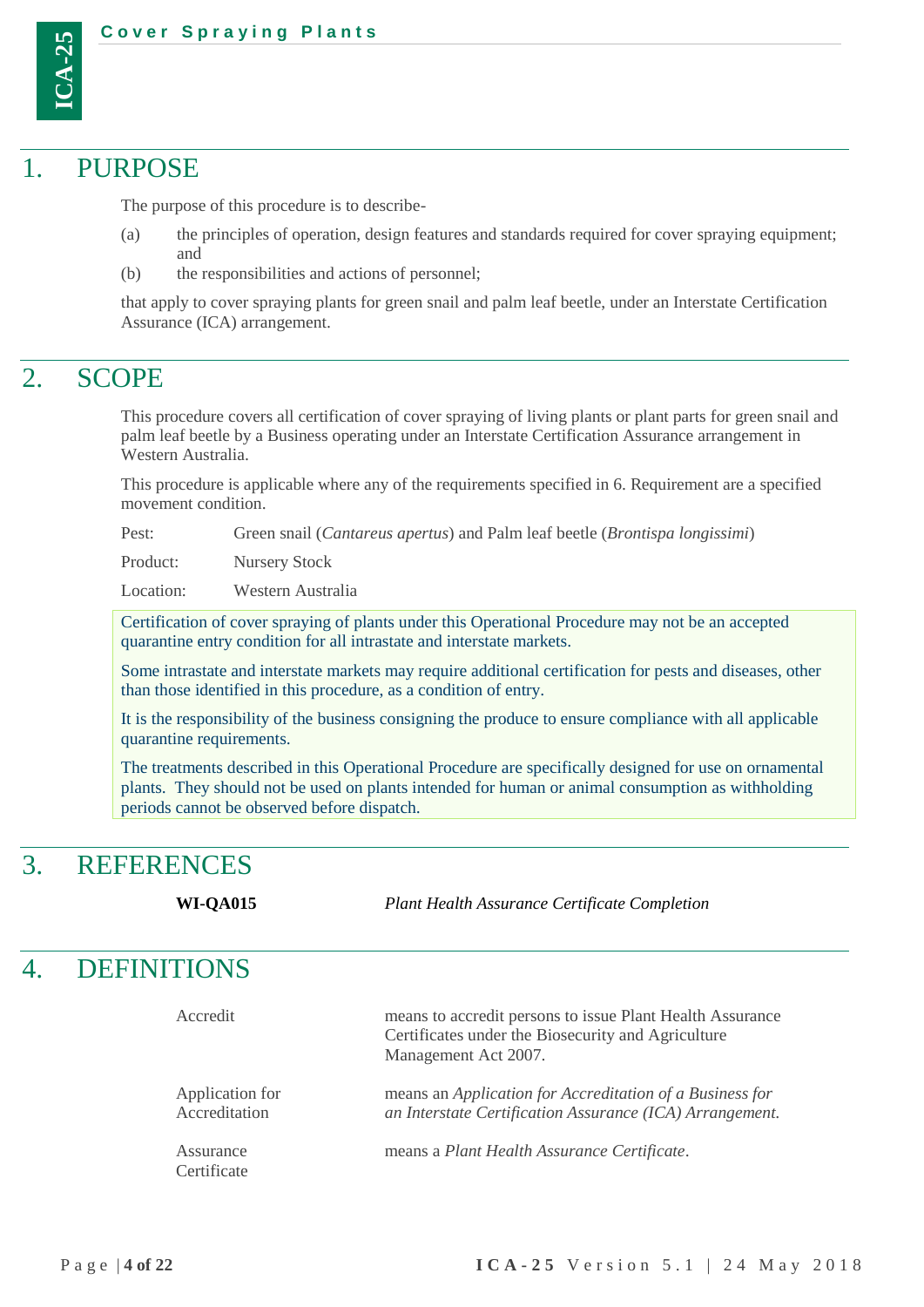| Authorised<br>Signatory                  | means an officer of an ICA accredited Business whose<br>name and specimen signature is provided as an authorised<br>signatory with the Business's Application for<br>Accreditation.                                                                                                                                      |
|------------------------------------------|--------------------------------------------------------------------------------------------------------------------------------------------------------------------------------------------------------------------------------------------------------------------------------------------------------------------------|
| Approved                                 | means an item or condition specifically confirmed in<br>official documents to be acceptable to the regulatory<br>authorities of the importing state.                                                                                                                                                                     |
| <b>Business</b>                          | means the legal entity responsible for the operation of the<br>facility and ICA arrangement detailed in the business's<br>application for accreditation.                                                                                                                                                                 |
| Certification<br>Assurance               | means a voluntary arrangement between The Department<br>of Primary Industries and Regional Development Western<br>Australia and a Business that demonstrates effective in-<br>house quality management and provides assurance through<br>documented procedures and records that produce meets<br>specified requirements. |
| Certified/<br>Certification              | means covered by a valid Plant Health Assurance<br>Certificate.                                                                                                                                                                                                                                                          |
| Cover spraying                           | means saturating all exposed parts of the plant ie, trunks,<br>stems, leaves, buds, flowers, fronds, or isolated parts<br>(when specified), to the point of run-off with a chemical<br>solution or suspension.                                                                                                           |
| Designated<br>treatment area             | specific site allocated for cover spray of plants surrounded<br>by a minimum of 5 metres free of all vegetation.                                                                                                                                                                                                         |
| Facility                                 | means the location where treatment of plants is carried out,<br>and the location of the treatment and packing operations<br>covered by the ICA arrangement.                                                                                                                                                              |
| Fruit                                    | means the product of any plant, and includes the peel, skin,<br>or shell of any such product, and also the seeds of any<br>plant.                                                                                                                                                                                        |
| Green Snail                              | means the species Cantareus apertus.                                                                                                                                                                                                                                                                                     |
| <b>ICA</b>                               | means Interstate Certification Assurance.                                                                                                                                                                                                                                                                                |
| Inspector                                | means an inspector appointed under the Biosecurity and<br>Agriculture Management Act 2007.                                                                                                                                                                                                                               |
| Interstate<br>Certification<br>Assurance | means a system of Certification Assurance developed to<br>meet the requirements of State and Territory governments<br>for the certification of produce for interstate and intrastate<br>quarantine purposes.                                                                                                             |
| Nonconformance                           | means a nonfulfilment of a specified requirement.                                                                                                                                                                                                                                                                        |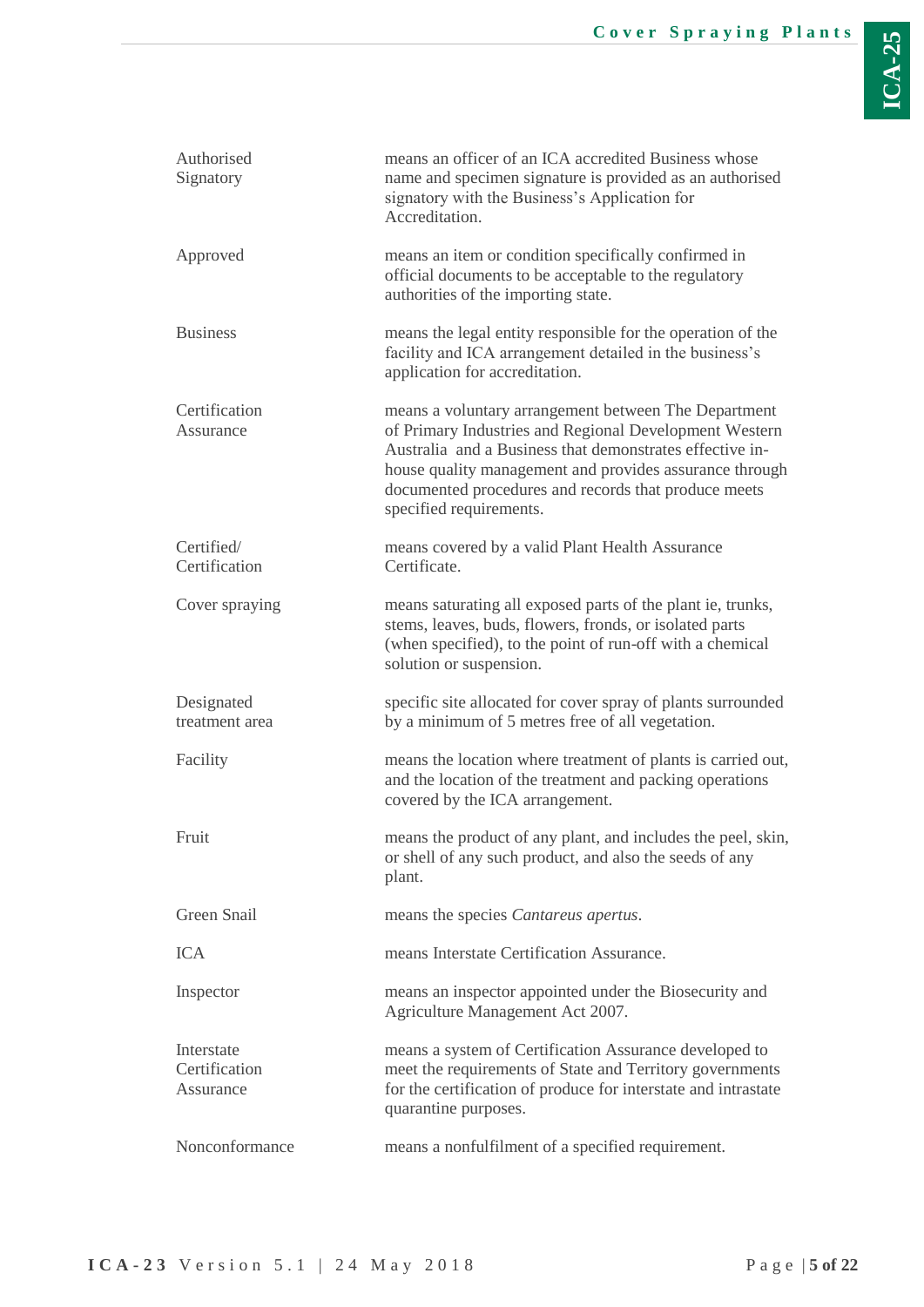| Palm Leaf Beetle | means the species <i>Brontispa longissima</i> .                                                                                      |
|------------------|--------------------------------------------------------------------------------------------------------------------------------------|
| <b>Plants</b>    | means live plants, parts of plants for propagation, cut<br>flowers and foliage, but excludes fruit and processed plant<br>materials. |

# <span id="page-5-0"></span>5. RESPONSIBILITY

*These position titles have been used to reflect the responsibilities of staff under the ICA arrangement. These positions may not be present in all Businesses, or different titles may be used for staff who carry out these responsibilities. In some Businesses one person may carry out the responsibilities of more than one position. Staff responsible for these process control activities are called "Nominated Persons"*

The **Certification Controller** is responsible for -

- representing the Business during audits and other matters relevant to ICA accreditation;
- training staff in their duties and responsibilities under this Operational Procedure;
- ensuring the Business and its staff comply with their responsibilities and duties under this Operational Procedure;
- ensuring the Business has current accreditation for an ICA arrangement under this Operational Procedure (refer [7.1.3\)](#page-8-0); and
- ensuring that the treatment of plants for certification is carried out in accordance with this Operational Procedure.

The **Treatment Operator** is responsible for -

- maintaining a tank calibration certificate for each sprayer used for treatment of plants under this Operational Procedure (refer Attachment 2)
- applying cover sprays to all lots of plants certified under this Operational Procedure within the interval specified prior to dispatch (refer [7.3.1\)](#page-10-3);
- preparing cover spray mixtures (refer [7.2.5\)](#page-9-1);
- maintaining cover spray equipment (refer [7.2.7\)](#page-10-1); and
- maintaining cover spray mixture preparation and treatment records (refer [7.3\)](#page-10-2).

The **Authorised Dispatcher** is responsible for -

- ensuring all packages covered by an Assurance Certificate issued by the Business under this Operational Procedure are identified (refer [7.4.1\)](#page-11-0); and
- maintaining copies of all Assurance Certificates issued by the Business under the ICA arrangement (refer [7.5.1\)](#page-12-0).

The **Authorised Signatories** are responsible for -

<span id="page-5-1"></span> ensuring, prior to signing and issuing an Assurance Certificate, that produce covered by the certificate has been prepared in accordance with the Business's ICA arrangement and that the details on the certificate are true and correct in every particular (refer [7.5\)](#page-11-1)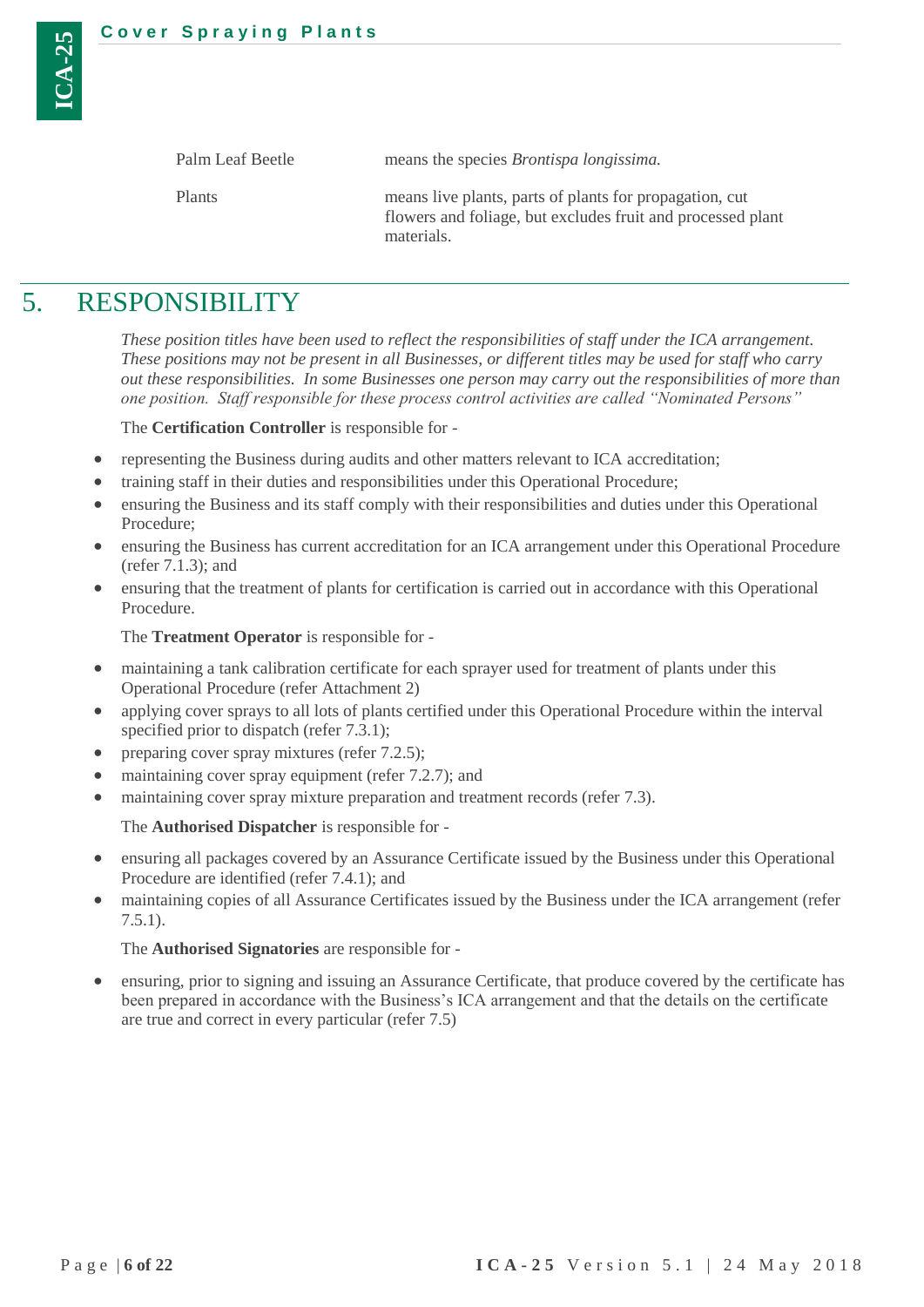# <span id="page-6-0"></span>6. REQUIREMENT

## <span id="page-6-1"></span>**6.1 Chemical Coverspray**

Plant or plant parts certified for treatment under this Operational Procedure must be treated in accordance with the following treatments-

## **1. Palm plants for the treatment of Palm Leaf Beetle:**

The throat and spear of the plant shall be cover sprayed to the point of run-off with a mixture containing (the spear should be slightly opened to allow chemical penetration) -

| <b>Active</b><br><i>ingredient</i> | <b>Application</b><br>Rate |        | <b>Additive</b>                | When                    |
|------------------------------------|----------------------------|--------|--------------------------------|-------------------------|
| <b>Bifenthrin</b><br>80g/L         | 6ml per 10L<br>Water       | $^{+}$ | Wetting agent at<br>label rate | Within 10<br>days prior |
| <b>Bifenthrin</b><br>100g/L        | 5ml per 10L<br>Water       | $^+$   | Wetting agent at<br>label rate | to export               |

## **2. Nursery stock for the control of Green Snail:**

The plant shall be cover sprayed to the point of run-off with a mixture containing one of the following-

| <b>Active</b><br>ingredient     | <b>Application</b><br>Rate |        | <b>Additive</b>                                                 | When                                |
|---------------------------------|----------------------------|--------|-----------------------------------------------------------------|-------------------------------------|
| Methomyl @<br>$225 \text{ g/L}$ | 200ml per<br>100L Water    | $^{+}$ | Wetting agent at<br>25ml per 100L.<br>Refer to product<br>label | Within 2<br>days prior<br>to export |
| Thiodicarb @<br>$375$ g/L       | 100ml per<br>100L Water    | $^{+}$ | Wetting agent at<br>25ml per 100L.<br>Refer to product<br>label |                                     |

Where any of the requirements specified i[n 6](#page-5-1) Requirement are a specified entry condition of an interstate authority.

Note: Cover spraying must be the last treatment before packing or loading for dispatch.

The Department of Primary Industries and Regional Development Western Australia and interstate quarantine authorities maintain the right to inspect at any time certified produce and to refuse to accept a certificate where produce is found not to conform to specified requirements.

Some produce may be damaged by chemical treatments. Businesses applying chemical treatments should check with experienced persons such as departmental officers for any available information. Testing of small quantities is recommended

The Business must use products registered under the APVMA in accordance with the instructions included on the product's approved label or an applicable APVMA permit, and follow any first aid, safety, protection, storage and disposal directions on the product label or permit. Treatment facilities must comply with the requirements of the local government, environmental and workplace health and safety authorities.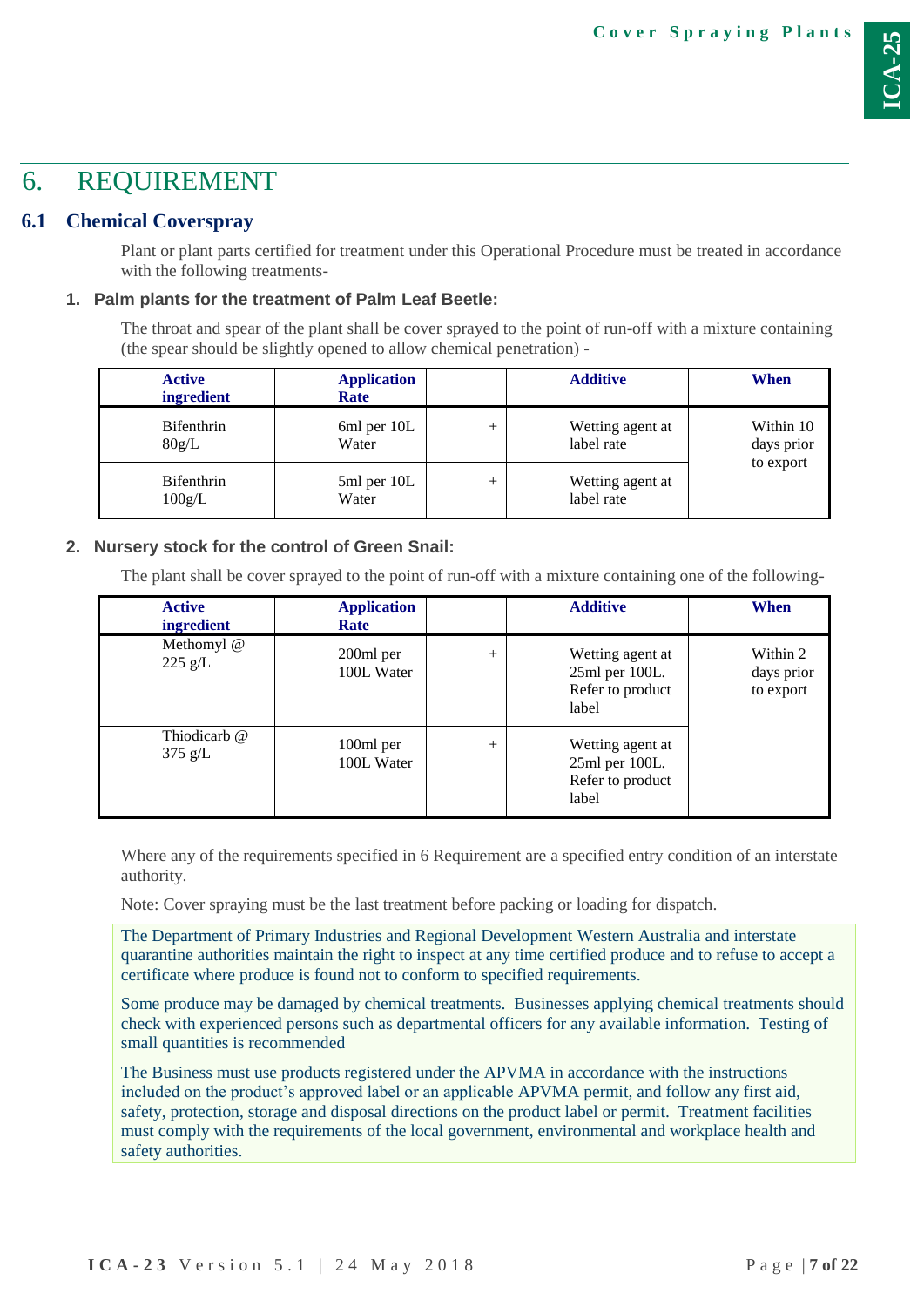<span id="page-7-0"></span>

### <span id="page-7-1"></span>**7.1 Accreditation**

**ICA-25**

#### <span id="page-7-2"></span>**7.1.1 Application for accreditation**

A Business seeking accreditation for an ICA arrangement under this Operational Procedure shall make application for accreditation at least 10 working days prior to the intended date of commencement of certification of produce.

#### <span id="page-7-3"></span>**7.1.2 Audit Process**

#### **Initial Audit**

Prior to accrediting a Business, an Inspector carries out an initial audit of the Business to verify the ICA system is implemented and capable of operating in accordance with the requirements of the Operational Procedure, and the system is effective in ensuring compliance with the specified requirements of the ICA arrangement.

On completion of a successful initial audit, applicants will be granted provisional accreditation and posted a Certificate of Accreditation (refer [7.1.3\)](#page-8-0). Any changes to the scope, equipment, procedures or nominated persons list as documented at the initial audit will constitute a nonconformance unless the Business has written permission from the ICA Officer, Department of Primary Industries and Regional Development Western Australia to make the changes.

#### **Compliance Audits**

Compliance audits are conducted to verify that the ICA system continues to operate in accordance with the requirements of the Operational Procedure.

A compliance audit is conducted within four weeks of the initial audit and accreditation of the Business.

On completion of a successful compliance audit, annual accreditation is granted to cover the current season, up to a maximum of twelve months from the date of provisional accreditation, and a new Certificate of Accreditation issued (refer [7.1.3\)](#page-8-0).

Ongoing compliance audits are conducted at least once every six to nine months for a Business that operates for more than six months of each year.

Random audits are conducted on a selected number of accredited Businesses each year. Random audits may take the form of a full compliance audit, or audits of limited scope to sample treatment mixtures, certified produce, ICA system records or ICA system documentation.

Unscheduled compliance audits may be conducted at any time to investigate reported or suspected nonconformances.

#### **Re-Accreditation**

Accredited Businesses are required to re-apply for accreditation each year the business seeks to operate under the ICA arrangement. Businesses seeking re-accreditation must lodge a renewal application prior to accreditation lapsing, or if accreditation has lapsed, prior to commencing further certification of produce under the ICA arrangement.

A compliance audit is conducted within twelve weeks of the Business applying for re-accreditation each year.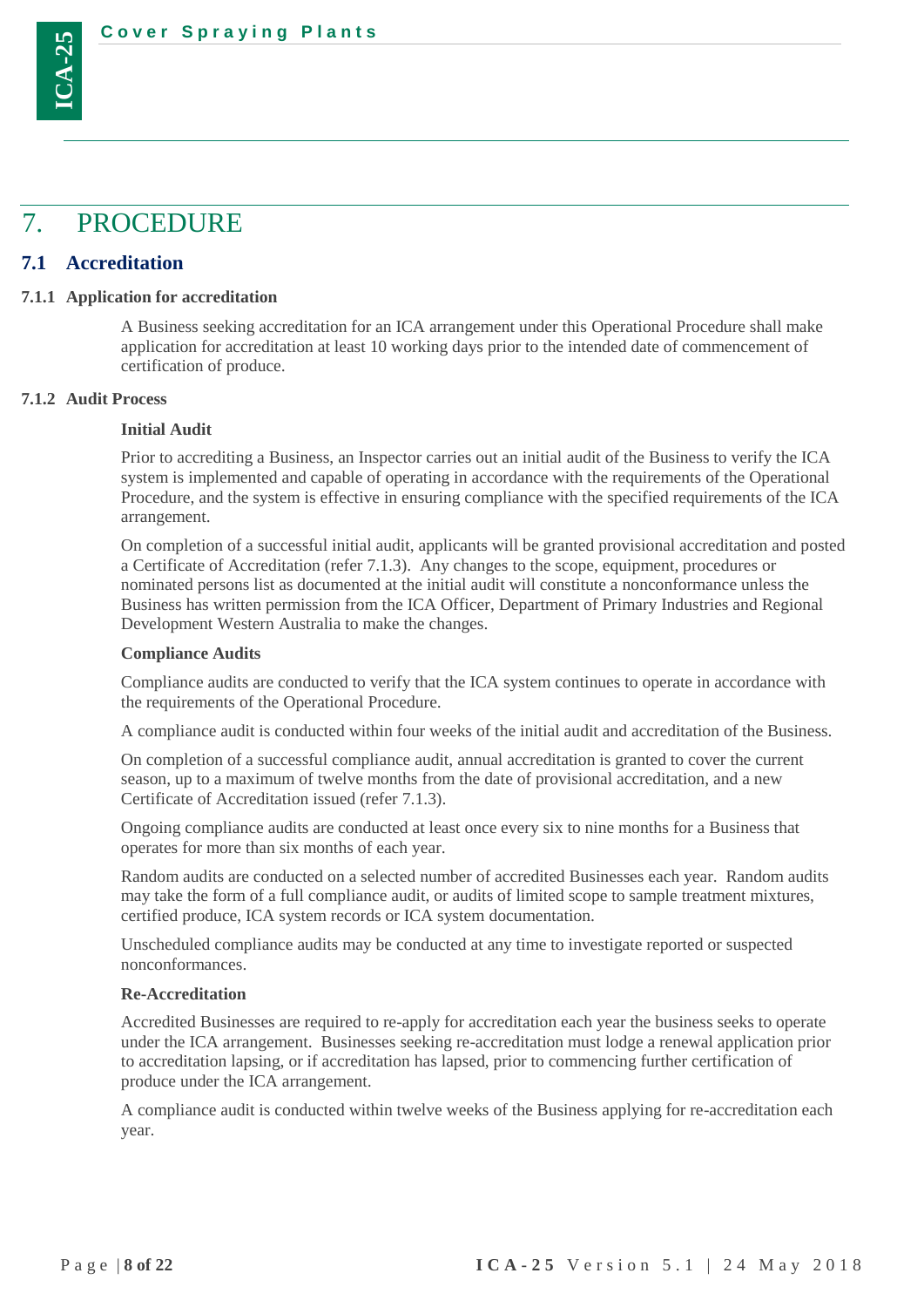## <span id="page-8-0"></span>**7.1.3 Certificate of Accreditation**

An accredited Business will receive a *Certificate of Accreditation for an Interstate Certification Assurance Arrangement* detailing the facility location, Operational Procedure, scope (type of produce) and period of accreditation.

The Business must maintain a current Certificate of Accreditation and make this available on request by an Inspector.

**A Business may not commence or continue certification of produce under the ICA arrangement unless it is in possession of a valid and current Certificate of Accreditation for the procedure and produce type covered by the Assurance Certificate.**

## <span id="page-8-1"></span>**7.2 Cover Spraying**

## <span id="page-8-2"></span>**7.2.1 Cover Spray Equipment Calibration**

### **Spray Tank Volume and Calibration**

Permanent volume indicator marks shall be made on the side of the spray tank, on a sight tube or sight panel on the outside of the tank, or by some other method which clearly and accurately indicates the **maximum mixture level** and any **incremental volumes** used.

Volume indicator marks shall include the volume in litres required to fill the tank to that level.

Each of the volume indicator marks shall be calibrated with the tank at the normal filling position using a calibrated flow meter. The person conducting the calibration test shall issue a certificate of calibration of the spray tank, which must be available to the auditor at the initial audit and all compliance audits.

The person conducting the calibration test must be authorised to do so by the Accrediting Authority.

An example *Chemical Mixture Tank Calibration Certificate* is shown as Attachment 2.

## <span id="page-8-3"></span>**7.2.2 Cover Spray Mixture Preparation Chart**

The Business shall maintain a Cover Spray Mixture Preparation Chart (refer Attachments 3 and 4) or similar record in close proximity to the spray mixture preparation area at the time of making up the cover spray mixture.

A chart shall be prepared for each spray unit used by the Business for cover spraying under this Operational Procedure.

The chart shall provide the following details-

- (a) the identification of the spray equipment to which the chart applies;
- (b) if applicable, the gear and engine rpm at which the tractor must be operated;
- (c) trade name of concentrate and the name and concentration of **Active Ingredient** in the concentrate
- (d) the total volume in litres of the spray tank when filled to the **maximum mixture** level mark (refer [7.2.1\)](#page-8-2);
- (e) the weight in grams  $(g)$  or millilitres (mL) of a concentrate required to achieve the required mixture when filled to the **maximum mixture level** mark;
- (f) the weight in grams  $(g)$  or millilitres (mL) of a concentrate required to achieve the required mixture for any known **incremental volumes** used;
- (g) the printed name and signature of the person responsible for the chart's preparation and the date of preparation.

## <span id="page-8-4"></span>**7.2.3 Cover Spray Treatment**

The Treatment Operator shall undertake cover spraying of lots assembled and identified for certification to commence and finish within the interval specified as a requirement for that treatment prior to scheduled dispatch.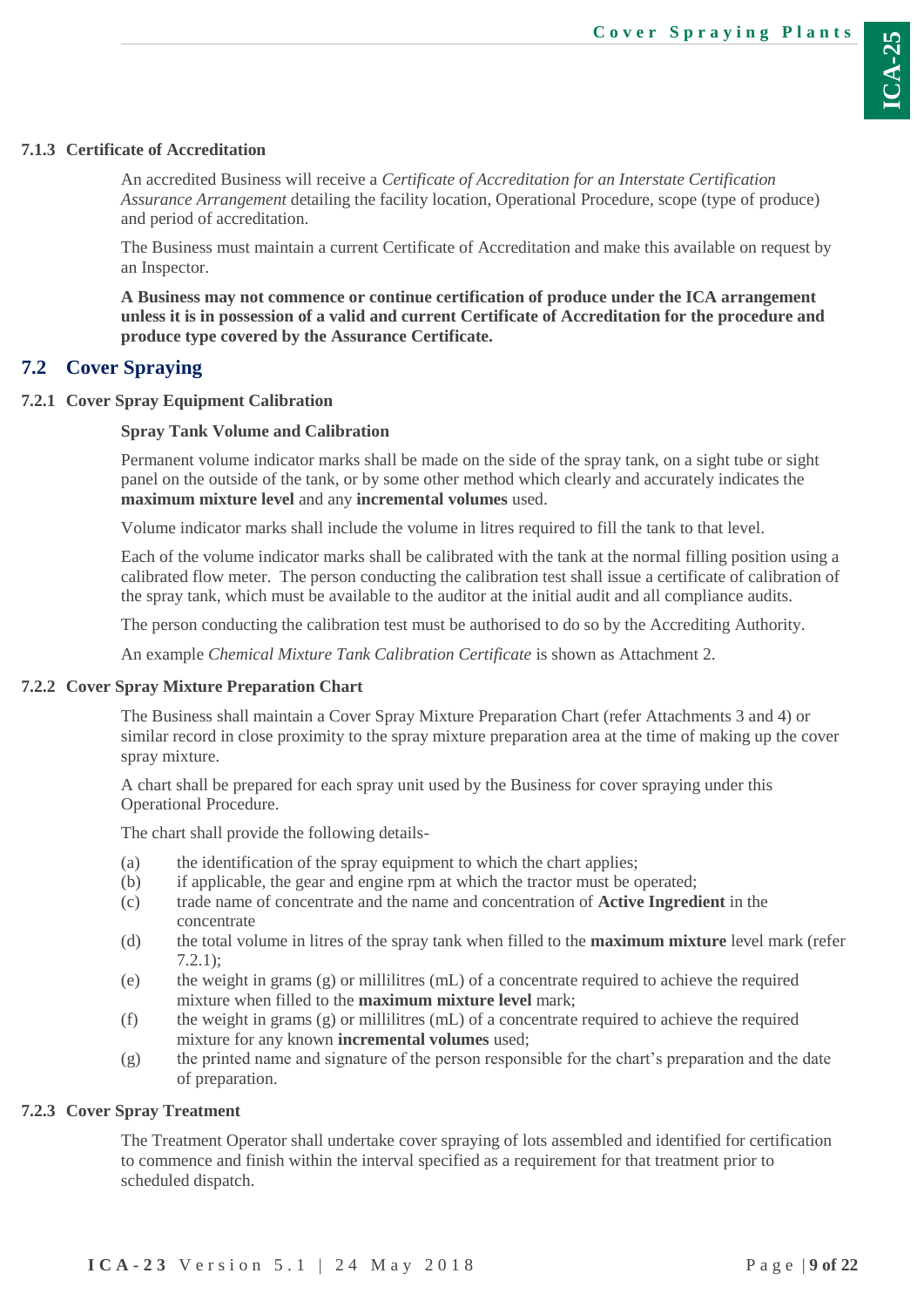

Cover sprays must be reapplied if rain sufficient to cause run-off occurs within two hours of spraying.

#### <span id="page-9-0"></span>**7.2.4 Cover Spray Mixture Preparation**

**ICA-25**

The Treatment Operator shall prepare a fresh mixture for each day that treatment is to be applied.

#### <span id="page-9-1"></span>**7.2.5 Preparing the Cover Spray Mixture**

#### **Liquid concentrate.**

Using a clean graduated measuring vessel, measure the amount of liquid concentrate required to achieve the specified number of millilitres (mL) per litre of mixture of the specified concentrate for the required volume of mixture (refer [6\)](#page-5-1).

Suitable measuring cylinders include graduated plastic or glass measuring cylinders or syringes.

#### **Solid Concentrate**

For solid concentrates, the required amount of grams (g) must be weighed on a balance with tare or measured allowance taken into consideration for the weight of container used.

The balance used must be calibrated (with 3 known weights covering at least 50% of the load range of the balance) each day that a mixture is prepared by the Treatment Operator. The balance must be verified as consistently accurate to within  $\pm 1\%$  of the total load range (to a maximum error of 10g). Calibration results shall be recorded on the Mixture Preparation And Treatment Record (refer Attachment 5) or records which capture the same information.

Add the required amount of concentrate to the spray tank in accordance with the manufacturer's directions on the label. Solid concentrates must be mixed with water before adding to the tank.

Fill the spray supply tank with clean water to the incremental volume mark or maximum mixture level mark.

Ensure that the chemical is completely diluted in all of the water by mixing the tank for a minimum of two minutes before commencing the spray operation. Some equipment may require extended periods of mixing to fully dilute the chemical in the water.

Spray equipment must have a means of continuous mixing of the spray mixture in the spray tank throughout the spray operation to avoid settling or separation of the concentrate.

This can be achieved by mechanical mixing devices in the spray tank, or agitation from spray mixture returned via a by-pass from the spray pump.

The mixture may contain a fungicide or other chemical provided it is approved for use and known to be compatible with the concentrate used.

The addition of commercial wetting agents may be specified for some treatment requirements and these may also vary in compatibility. The Treatment Operator must have evidence that compatibility of spray mixture ingredients has been verified.

#### **Wetting agent.**

All cover spray applications require the addition of a commercial wetting agent. Follow the label instructions for the compatible product recommended, and record amounts in the Cover Spray Mixture Preparation Chart (refer [7.2.2\)](#page-8-3).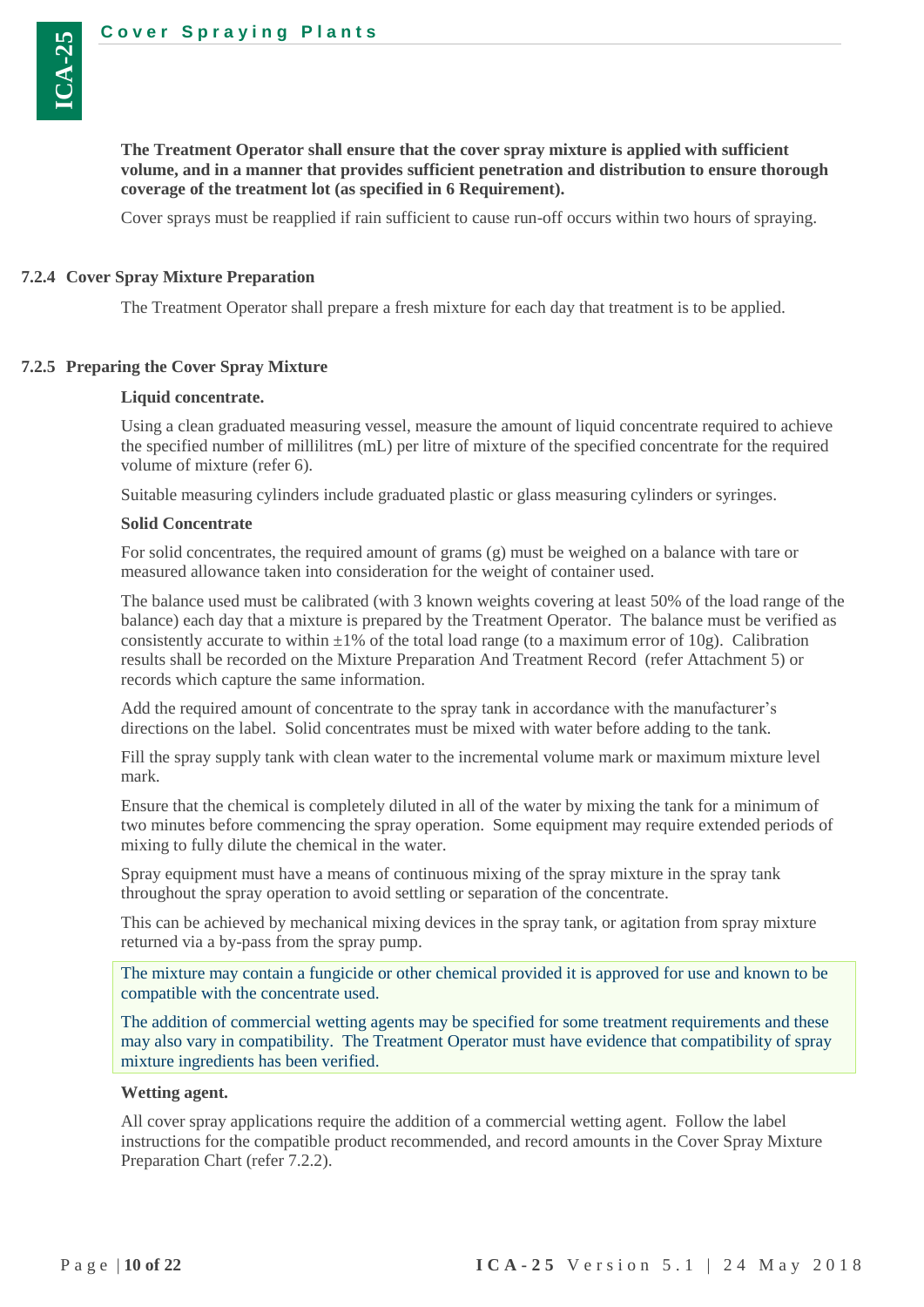## <span id="page-10-0"></span>**7.2.6 Treatment application**

Plants must be thoroughly cover sprayed on both sides of the leaves to the point of run-off.

## <span id="page-10-1"></span>**7.2.7 Cover Spray Equipment Maintenance**

The Treatment Operator shall carry out regular checks of spraying equipment to ensure it continues to operate effectively and remains free from malfunction, blockages, damage or excessive wear

## <span id="page-10-2"></span>**7.3 Cover Spray Mixture Preparation and Treatment Records**

The Treatment Operator must record details of all cover spray mixture preparation and cover spray treatment using a Cover Spray Mixture Preparation and Treatment Record (refer Attachment 5) or records which capture the same information.

The Business's treatment records must identify -

- treatment lot number or name (to match up multiple treatments);
- the date of cover spray mixture preparation;
- the time of cover spray mixture preparation;
- calibration verification of balance (if solid concentrate used);
- amount of concentrate used (mL or g) in the spray mixture;
- the trade name and Active Ingredient of the concentrate used;
- the total volume (litres) of the made up spray mixture;
- name, concentration and amounts of any other pesticides or additives in the spray mixture;
- the date of application;
- the spray equipment used;
- the lot/s (indicating type of plants or plant parts) treated;
- the number of plants sprayed; and
- <span id="page-10-3"></span>the identity of the Treatment Operator.

#### **7.3.1 Post Treatment Security and Identification**

#### **Security**

All treated plants must be held post treatment in the designated treatment area which is physically isolated from untreated plants (refer 4).

Plants treated with Carbaryl for certification under this Operational Procedure must be dispatched within 24 hours. Palm plants requiring two treatments with carbaryl must be kept in the designated treatment area during the interval between treatments.

Plants treated with methiocarb for certification under this Operational Procedure must be dispatched within 48 hours

## **Identification**

Each treatment lot shall be identified with a lot number affixed to all individual plant containers in the lot or a sign placed at entry points to the designated treatment area immediately after treatment is completed

## <span id="page-10-4"></span>**7.4 Dispatch**

The Authorised Dispatcher shall ensure that product that has been treated under this Operational Procedure is clearly identified and can be referenced to the Spray Mixture Preparation and Treatment Record.

The treatment must have been completed within the maximum post treatment interval as follows: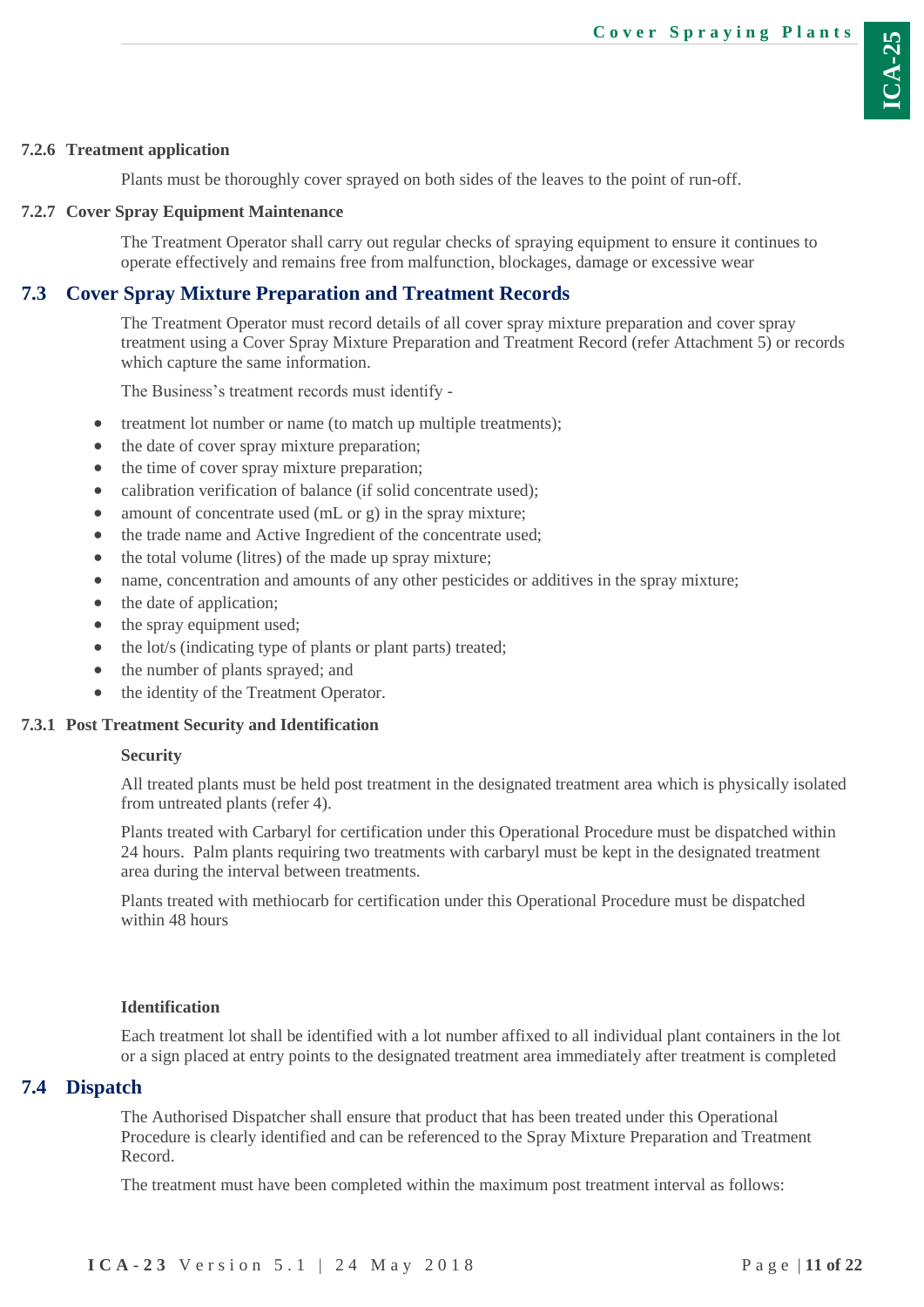

- For palm leaf beetle 10 days
- For green snail 48 hours

If the maximum post treatment interval has been exceeded before dispatch, the treatment shall be repeated or the lot rejected for certification under this Operational Procedure.

#### <span id="page-11-0"></span>**7.4.1 Package Identification**

The Authorised Dispatcher shall ensure that, after treating and packing, each package is marked in indelible and legible characters of at least 5mm, with -

- the Interstate Produce (IP) number of the accredited Business that packed the plants;
- the words "**MEETS ICA-25**";
- the date or date code on which the produce was packed; and
- description of the contents indicating species.

prior to the issuance of an Assurance Certificate by the Business under this Operational Procedure.

#### **Any packages containing plants that have not been treated and meet the requirements of this Operational Procedure shall not be marked as stated above.**

If the plants are consigned loose and not in packages, identification of plants shall conform to one of the following, depending on the specified requirements of the importing state or territory –

- the above information is written on the consignment note or the invoice accompanying the plants and signed and dated by an Authorised Signatory of the Business certifying the plants; or
- each plant has a tag or label securely attached to it that includes the above information; or
- the plants are sealed in an enclosed vehicle or container and the seal number is included in the 'Brand Name or Identifying Marks section of the Assurance Certificate accompanying the consignment.

#### <span id="page-11-1"></span>**7.5 Assurance Certificates**

The Authorised Dispatcher shall ensure an Assurance Certificate is completed and signed by an Authorised Signatory of the Business prior to consignment of produce to a market requiring certification of a cover spray treatment.

Assurance Certificates shall include -

- (a) in the 'Accredited Business that Prepared the Produce' section
	- the name and address of the Accredited Business that **treated** the plants;
- (b) in the 'IP No. of Acc. Business' section
	- the IP No. of the Accredited Business that **treated** the plants;
- (c) in the 'Type of Produce' section
	- the number and description of plants of each plant category in the consignment;

*NOTE: Where there is insufficient room to list each plant category, the word "See Attachment" are to be used and an attachment sheet securely attached to each copy of the Assurance Certificate.*

*The Attachment Sheet must include the words "ATTACHMENT SHEET", the name and address of the consignor, the Assurance Certificate number, the signature of the Authorised Signatory that signed the certificate and the date.*

- (d) in the 'Treatment' section
	- in the Date column, the date of **treatment** of the plants;
	- in the Treatment column, the words "Cover Spray";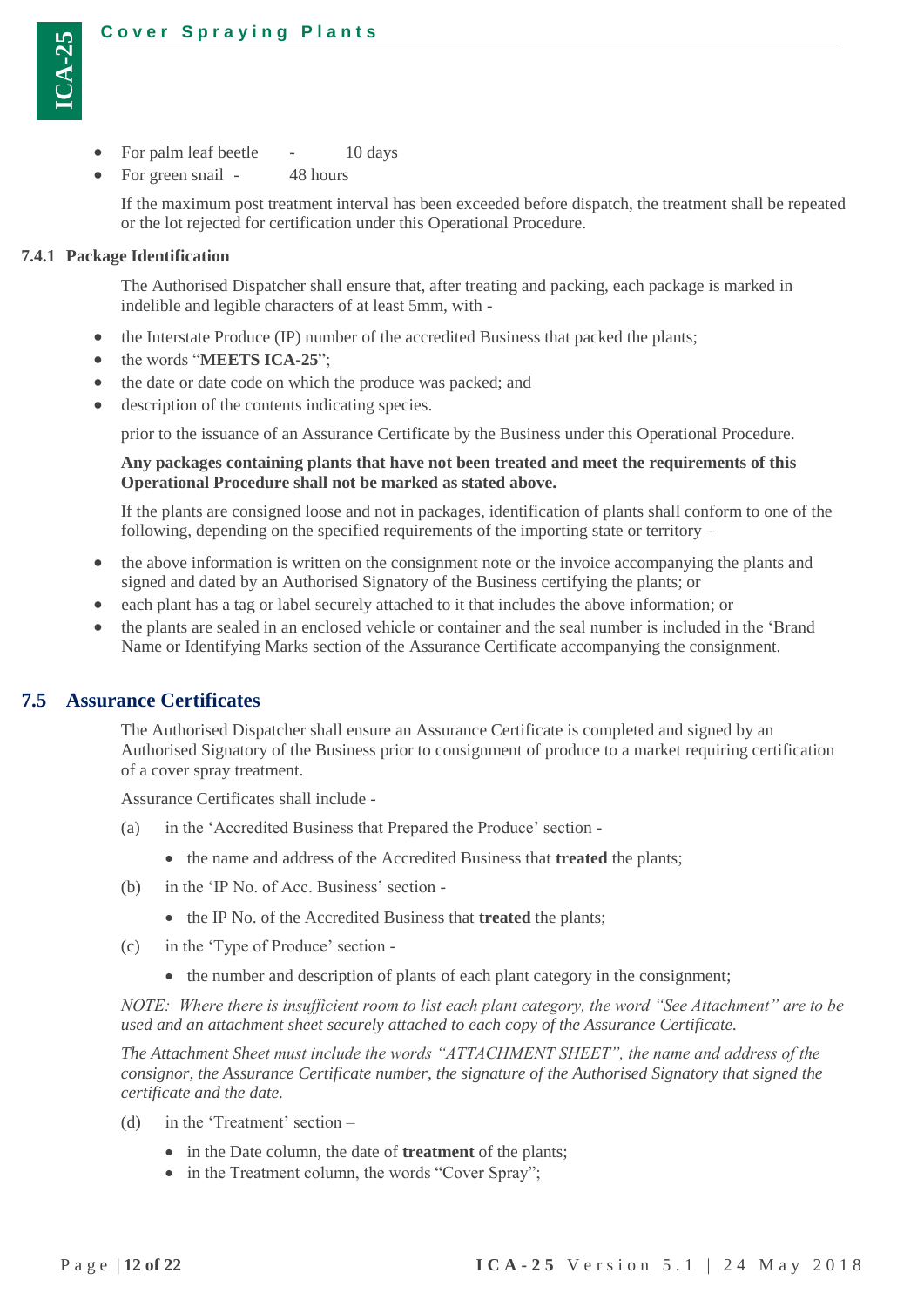- in the Chemical (Active Ingredient) column, the concentration and name of the active ingredient of the chemical used to treat the plants (eg "225 g/L methomyl");
- in the Concentration column, the words "at ##  $g/L$  or ##  $m/L$ " where ## is the number of grams or mL of concentrate added per litre of spray mixture;
- (e) in the 'Additional Certification' section
	- the additional certification relevant to the treatment facility (eg "accredited for use of soilless potting mix and free from green snail or recognised abbreviations indicating same ie – NPM  $\&$ GS-01"

Individual Assurance Certificates shall be issued to cover each consignment (ie. a discrete quantity of product transported to a single consignee at one time) to avoid splitting of consignments.

Assurance Certificates shall be completed, issued and distributed in accordance with the Work Instruction Plant Health Assurance Certificate Completion [WI-QA015].

A completed example is shown at Attachment 1.

### <span id="page-12-0"></span>**7.5.1 Assurance Certificate Distribution**

The **original** (yellow copy) must accompany the consignment.

The **duplicate** (blue copy) is to be sent to the below address not less than monthly.

 Quality Assurance Officer Quarantine WA Locked Bag 69 WELSHPOOL DC, WA 6986

The **triplicate** (white copy) must be retained by the accredited Business.

#### <span id="page-12-1"></span>**7.6 ICA System Records**

The Business shall maintain the following records –

- (a) Chemical Mixture Tank Calibration Certificate (refer Attachment 2);
- (b) Cover Spray Mixture Preparation Chart (ref [7.2.2](#page-8-3) );
- (c) Cover Spray Mixture Preparation and Treatment Records (refer [7.3](#page-10-2) ); and
- (d) the duplicate copy of each Plant Health Assurance Certificate issued by the Business (ref [7.5.1\)](#page-12-0)

ICA system records shall be retained for a period of at least 12 months from completion, or until the next compliance audit of the ICA arrangement, whichever is the later.

An accredited Business must hold a minimum of 12 months ICA system records at the time of any compliance audit. If the compliance audit is conducted more than 12 months from the last compliance audit, the business must maintain all records completed since the previous compliance audit.

ICA system records shall be made available on request by an Inspector.

#### <span id="page-12-2"></span>**7.7 ICA System Documentation**

The Business shall maintain the following documentation -

- (a) a copy of the Business's current Application for Accreditation;
- (b) a current copy of this Operational Procedure;
- (c) a current *Certificate of Accreditation for an Interstate Certification Assurance Arrangement*.

ICA system documentation shall be made available on request by an Inspector.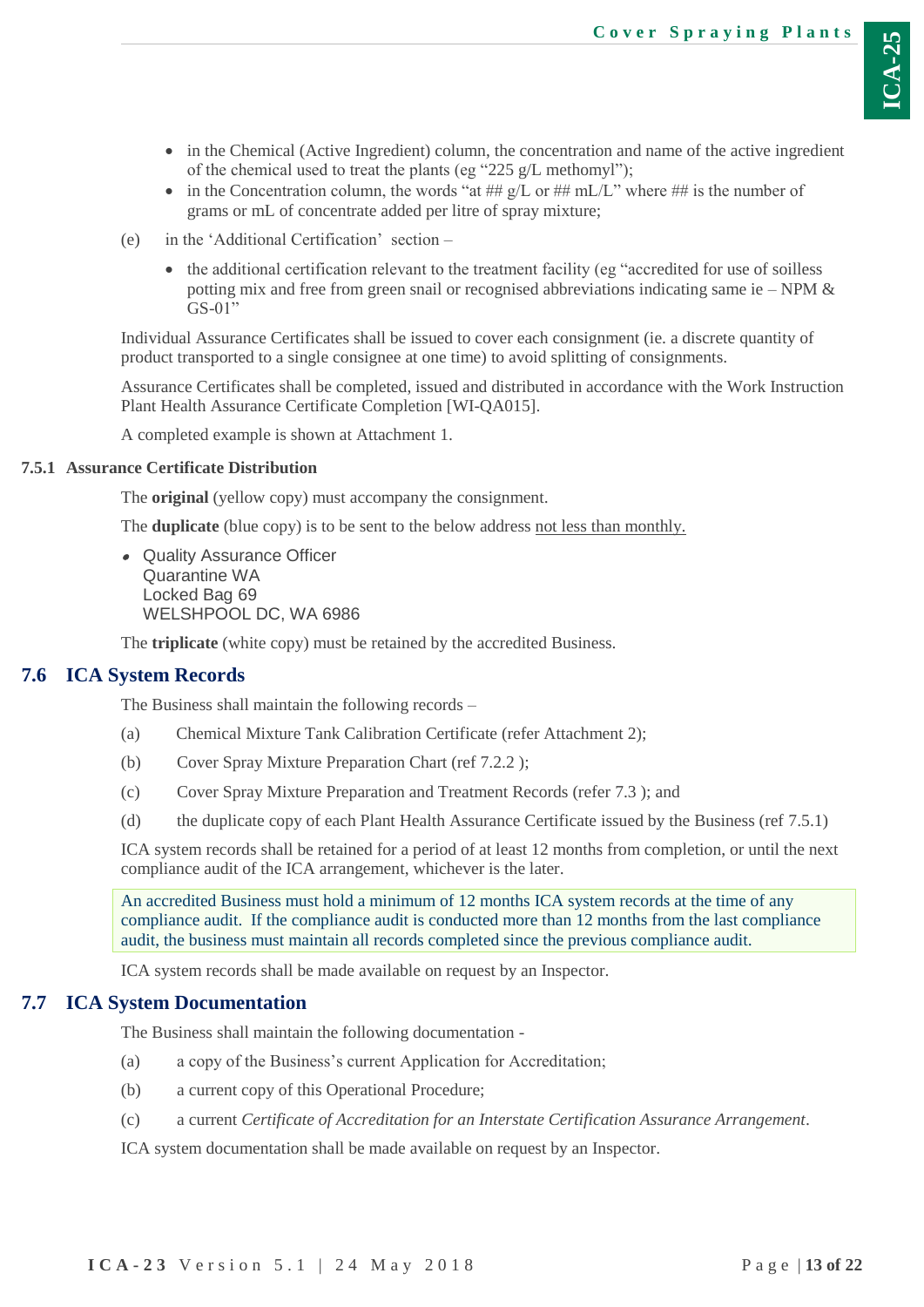

# <span id="page-13-0"></span>8. NON-CONFORMANCES AND SANCTIONS

#### <span id="page-13-1"></span>**8.1 Non-conformances**

Audits are regularly undertaken to evaluate the effectiveness of implementation of ICA requirements. If, in the opinion of the auditor, there is evidence indicating that there has been a failure to meet one or more accreditation requirements, the auditor may raise a Non-conformance Report (NCR). Actions required to address the non-conformance must be discussed and recorded on the NCR.

If the integrity of the accreditation has been significantly compromised, the non-conformance may provide grounds for the suspension or cancellation of the accreditation.

#### <span id="page-13-2"></span>**8.2 Incident Reports**

Incident Reports may be raised to report the detection of a non-conformance in produce certified under this ICA arrangement. An investigation into the incident must be conducted and findings reported back to the originator.

If the integrity of the accreditation has been significantly compromised, the incident may provide grounds for the suspension or cancellation of the accreditation.

#### <span id="page-13-3"></span>**8.3 Suspension and Cancellation**

DPIRD may suspend or cancel an accreditation when an accredited business is found, for example, to have:

- obtained accreditation through the provision of false or misleading information;
- not paid fees owing to the DPIRD;
- contravened an accreditation requirement that compromises the integrity of the arrangement; and/or
- not rectified a non-conformance.

Any action taken by DPIRD to suspend or cancel an accreditation must be provided in writing to the business. This must also provide guidance on the lodgement of a written appeal requesting that the decision be reviewed.

# <span id="page-13-4"></span>9. CHARGING POLICY

The Business will be charged for all audit and investigation activities on a time basis at current rates prescribed by the DPIRD.

# <span id="page-13-5"></span>10. ATTACHMENTS

| Attachme<br>nt $1$            | Plant Health Assurance Certificate<br><i>(including)</i><br>Attachment Sheet) | <b>COMPLET</b><br>ED<br><b>EXAMPLE</b> ) |
|-------------------------------|-------------------------------------------------------------------------------|------------------------------------------|
| Attachme<br>nt $2$            | <b>Chemical Mixture Tank Calibration Certificate</b>                          |                                          |
| Attachme<br>nt $\overline{3}$ | Cover Spray Mixture Preparation Chart                                         | <b>BLANK</b>                             |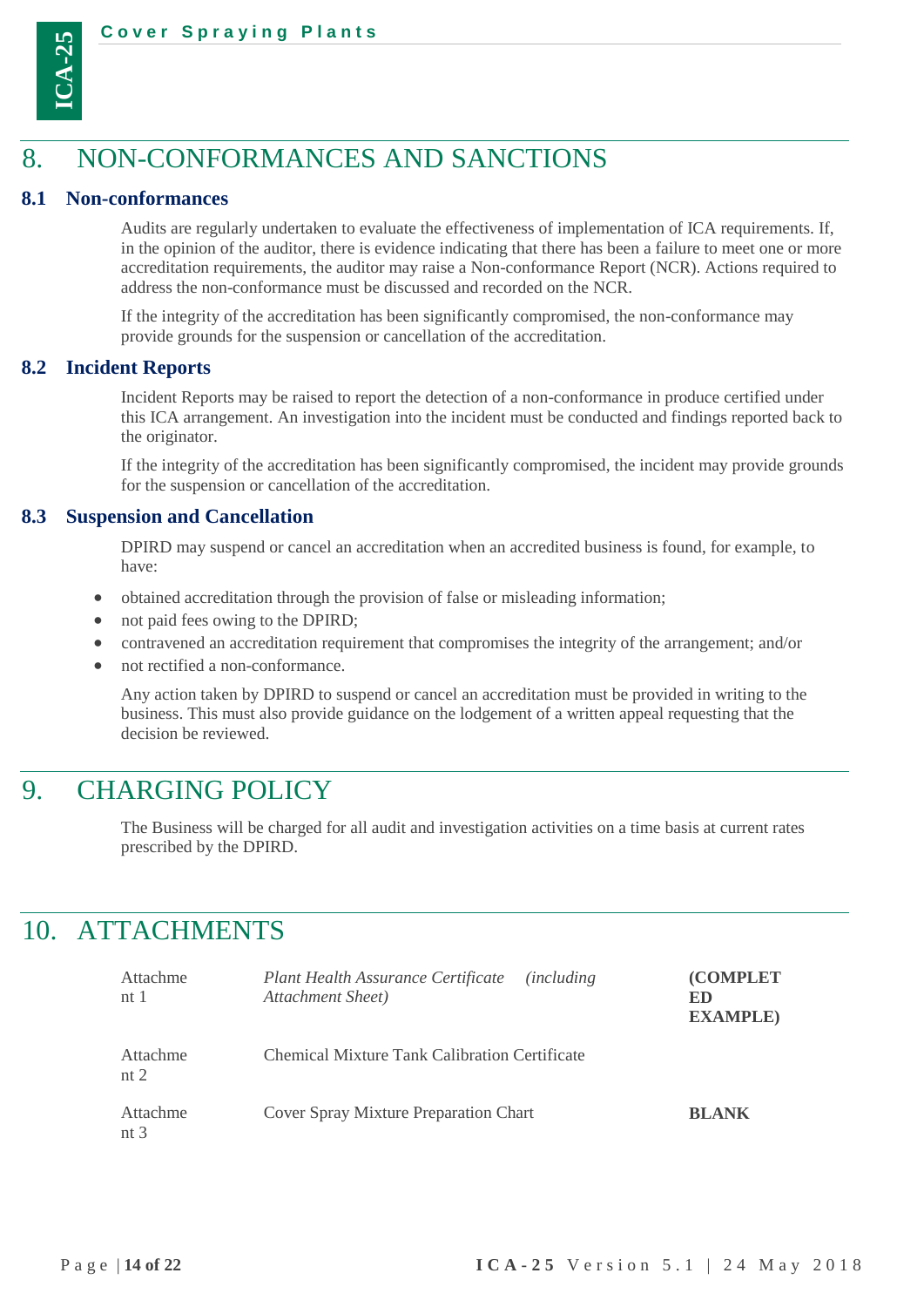| Attachme<br>nt $4$ | Cover Spray Mixture Preparation Chart                   | <b>(COMPLET)</b><br>ED<br><b>EXAMPLE</b> ) |
|--------------------|---------------------------------------------------------|--------------------------------------------|
| Attachme<br>nt $5$ | Cover Spray Mixture Preparation and Treatment<br>Record | (BLANK)                                    |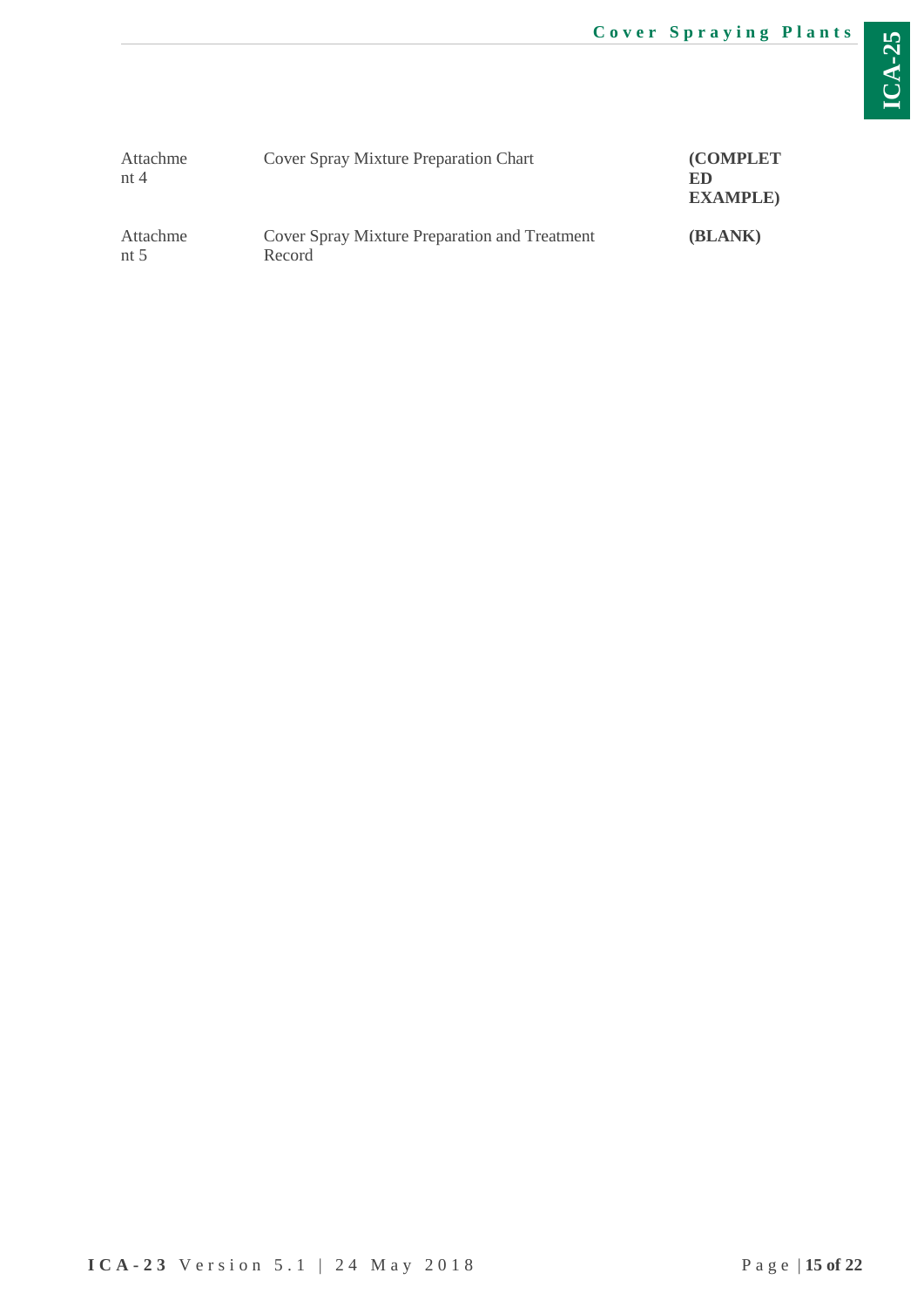# Plant Health Assurance Certificate (EXAMPLE)

|                                           |                                              | Department of     | Primary Industries and                                                             |                   |                                                                   |                                | <b>Certificate Number:</b>                                                                                                                 |  |                                                                                                                                                                                                                                                                                                                                                                                                                                                                                                                                                                                                         | <b>XXXXX</b> |
|-------------------------------------------|----------------------------------------------|-------------------|------------------------------------------------------------------------------------|-------------------|-------------------------------------------------------------------|--------------------------------|--------------------------------------------------------------------------------------------------------------------------------------------|--|---------------------------------------------------------------------------------------------------------------------------------------------------------------------------------------------------------------------------------------------------------------------------------------------------------------------------------------------------------------------------------------------------------------------------------------------------------------------------------------------------------------------------------------------------------------------------------------------------------|--------------|
|                                           |                                              |                   | <b>Regional Development</b>                                                        |                   |                                                                   | Business Specific Information* |                                                                                                                                            |  |                                                                                                                                                                                                                                                                                                                                                                                                                                                                                                                                                                                                         |              |
| <b>GOVERNMENT OF</b><br>WESTERN AUSTRALIA |                                              |                   |                                                                                    |                   |                                                                   |                                | Dispatch Date: / /                                                                                                                         |  | Ref No:                                                                                                                                                                                                                                                                                                                                                                                                                                                                                                                                                                                                 |              |
|                                           |                                              |                   | ORIGINAL (Yellow) - Consignment Copy                                               |                   |                                                                   |                                | Arrival Date: 1 /                                                                                                                          |  | PO No:                                                                                                                                                                                                                                                                                                                                                                                                                                                                                                                                                                                                  |              |
|                                           |                                              |                   | DUPLICATE (Blue) - Quarantine WA Copy<br>TRIPLICATE (White) - Business (Book) Copy |                   |                                                                   |                                |                                                                                                                                            |  | * These items display business specific information entered at<br>the discretion of the consignor. They do not represent any part<br>of the certifying conditions of the produce.                                                                                                                                                                                                                                                                                                                                                                                                                       |              |
|                                           |                                              |                   |                                                                                    |                   |                                                                   |                                | <b>Plant Health Assurance Certificate</b><br>Biosecurity and Agriculture Management (Quality Assurance and Accreditation) Regulations 2013 |  |                                                                                                                                                                                                                                                                                                                                                                                                                                                                                                                                                                                                         |              |
|                                           |                                              |                   |                                                                                    |                   |                                                                   |                                | All accreditation details must be completed. Please print clearly and initial any alterations                                              |  |                                                                                                                                                                                                                                                                                                                                                                                                                                                                                                                                                                                                         |              |
| <b>Consignment Details</b>                |                                              |                   |                                                                                    |                   |                                                                   |                                | <b>Certification Details</b>                                                                                                               |  |                                                                                                                                                                                                                                                                                                                                                                                                                                                                                                                                                                                                         |              |
| Consignor<br>Name <b>ABC Pty Ltd</b>      |                                              |                   |                                                                                    |                   |                                                                   | <b>IP Number</b>               | <b>Facility Number</b><br>01                                                                                                               |  | Procedure<br>$ICA-25$                                                                                                                                                                                                                                                                                                                                                                                                                                                                                                                                                                                   |              |
| Address <b>BloCk Road</b>                 |                                              |                   |                                                                                    |                   |                                                                   | w 9999                         |                                                                                                                                            |  |                                                                                                                                                                                                                                                                                                                                                                                                                                                                                                                                                                                                         |              |
|                                           |                                              | Perth WA 6000     |                                                                                    |                   |                                                                   |                                | <b>Accredited Business That Prepared The Produce</b>                                                                                       |  |                                                                                                                                                                                                                                                                                                                                                                                                                                                                                                                                                                                                         |              |
|                                           |                                              |                   |                                                                                    |                   |                                                                   |                                | Name <b>ABC Pty Ltd</b>                                                                                                                    |  |                                                                                                                                                                                                                                                                                                                                                                                                                                                                                                                                                                                                         |              |
| Consignee                                 |                                              |                   |                                                                                    |                   |                                                                   |                                | Address <b>BloCk Road</b>                                                                                                                  |  |                                                                                                                                                                                                                                                                                                                                                                                                                                                                                                                                                                                                         |              |
| Name                                      | <b>Plant Growers</b>                         |                   |                                                                                    |                   |                                                                   |                                | Perth WA 6000                                                                                                                              |  |                                                                                                                                                                                                                                                                                                                                                                                                                                                                                                                                                                                                         |              |
| Address Somewhere Road                    |                                              |                   |                                                                                    |                   |                                                                   | <b>Grower or Packer</b>        | Name <b>ABC Pty Ltd</b>                                                                                                                    |  |                                                                                                                                                                                                                                                                                                                                                                                                                                                                                                                                                                                                         |              |
|                                           |                                              | Somewhere SA      |                                                                                    |                   |                                                                   |                                |                                                                                                                                            |  |                                                                                                                                                                                                                                                                                                                                                                                                                                                                                                                                                                                                         |              |
| <b>Re-consigned To</b>                    |                                              |                   |                                                                                    |                   |                                                                   |                                | Address <b>BloCk Road</b><br>Perth WA 6000                                                                                                 |  |                                                                                                                                                                                                                                                                                                                                                                                                                                                                                                                                                                                                         |              |
|                                           |                                              |                   | (Splitting consignments or re-consigning whole consignments).                      |                   |                                                                   |                                |                                                                                                                                            |  |                                                                                                                                                                                                                                                                                                                                                                                                                                                                                                                                                                                                         |              |
| Name                                      |                                              |                   |                                                                                    |                   |                                                                   |                                | <b>Other Facilities Supplying Produce</b>                                                                                                  |  |                                                                                                                                                                                                                                                                                                                                                                                                                                                                                                                                                                                                         |              |
| Address                                   |                                              |                   |                                                                                    |                   |                                                                   |                                |                                                                                                                                            |  |                                                                                                                                                                                                                                                                                                                                                                                                                                                                                                                                                                                                         |              |
|                                           |                                              |                   |                                                                                    |                   |                                                                   |                                |                                                                                                                                            |  |                                                                                                                                                                                                                                                                                                                                                                                                                                                                                                                                                                                                         |              |
| Number<br>οf<br>Packages                  | Type of<br>Packages (e.g.<br>trays, cartons) |                   | Type of<br>Produce                                                                 |                   | <b>Brand Name or identifying marks</b><br>(As marked on packages) |                                | Date Code<br>(As marked on<br>packages)                                                                                                    |  | <b>Authorisation for Split</b><br>Consignment                                                                                                                                                                                                                                                                                                                                                                                                                                                                                                                                                           |              |
| 56                                        | Cartons                                      |                   | plants                                                                             | <b>ABC Plants</b> |                                                                   | 19/10/11                       |                                                                                                                                            |  |                                                                                                                                                                                                                                                                                                                                                                                                                                                                                                                                                                                                         |              |
|                                           |                                              |                   |                                                                                    |                   |                                                                   |                                |                                                                                                                                            |  | Affix Authorisation Stamp to<br>Split / Re-consignee here                                                                                                                                                                                                                                                                                                                                                                                                                                                                                                                                               |              |
| <b>Treatment Details</b>                  |                                              |                   |                                                                                    |                   |                                                                   |                                |                                                                                                                                            |  |                                                                                                                                                                                                                                                                                                                                                                                                                                                                                                                                                                                                         |              |
| Treatment                                 |                                              |                   | Chemical (Active Ingredient)                                                       |                   | <b>Treatment Date</b>                                             |                                |                                                                                                                                            |  | <b>Concentration / Duration and Temperature</b>                                                                                                                                                                                                                                                                                                                                                                                                                                                                                                                                                         |              |
| Cover spray                               |                                              |                   | Methomy 2259/L                                                                     |                   | <b>18/10/11</b>                                                   |                                | 20thl/10L+ Wetter                                                                                                                          |  |                                                                                                                                                                                                                                                                                                                                                                                                                                                                                                                                                                                                         |              |
|                                           |                                              |                   |                                                                                    |                   |                                                                   |                                |                                                                                                                                            |  |                                                                                                                                                                                                                                                                                                                                                                                                                                                                                                                                                                                                         |              |
|                                           |                                              |                   |                                                                                    |                   |                                                                   |                                |                                                                                                                                            |  |                                                                                                                                                                                                                                                                                                                                                                                                                                                                                                                                                                                                         |              |
|                                           |                                              |                   |                                                                                    |                   |                                                                   |                                |                                                                                                                                            |  |                                                                                                                                                                                                                                                                                                                                                                                                                                                                                                                                                                                                         |              |
| <b>Additional Certification / Codes</b>   |                                              |                   |                                                                                    |                   |                                                                   |                                |                                                                                                                                            |  |                                                                                                                                                                                                                                                                                                                                                                                                                                                                                                                                                                                                         |              |
|                                           |                                              |                   |                                                                                    |                   |                                                                   |                                |                                                                                                                                            |  |                                                                                                                                                                                                                                                                                                                                                                                                                                                                                                                                                                                                         |              |
| Declaration                               |                                              |                   |                                                                                    |                   |                                                                   |                                |                                                                                                                                            |  |                                                                                                                                                                                                                                                                                                                                                                                                                                                                                                                                                                                                         |              |
|                                           |                                              |                   | false statements in certificates and declarations.                                 |                   |                                                                   |                                |                                                                                                                                            |  | I, an authorised Signatory of the accredited business that prepared the plants or plant produce described above, hereby declare that the plants or<br>plant produce have been prepared in the business's approved facilities in accordance with the business's Certification Assurance arrangement and<br>that the details shown above are true and correct in every particular. I acknowledge that it is an offence under the Biosecurity and Agriculture<br>Management (Quality Assurance and Accreditation) Regulations 2013 to issue assurance certificates without being accredited and/ or making |              |
|                                           |                                              |                   | Authorised Signatory's Name pressurents                                            |                   |                                                                   | Signature                      |                                                                                                                                            |  | Date                                                                                                                                                                                                                                                                                                                                                                                                                                                                                                                                                                                                    |              |
|                                           |                                              | <b>Joe Bloggs</b> |                                                                                    |                   |                                                                   |                                |                                                                                                                                            |  | 19/10/11                                                                                                                                                                                                                                                                                                                                                                                                                                                                                                                                                                                                |              |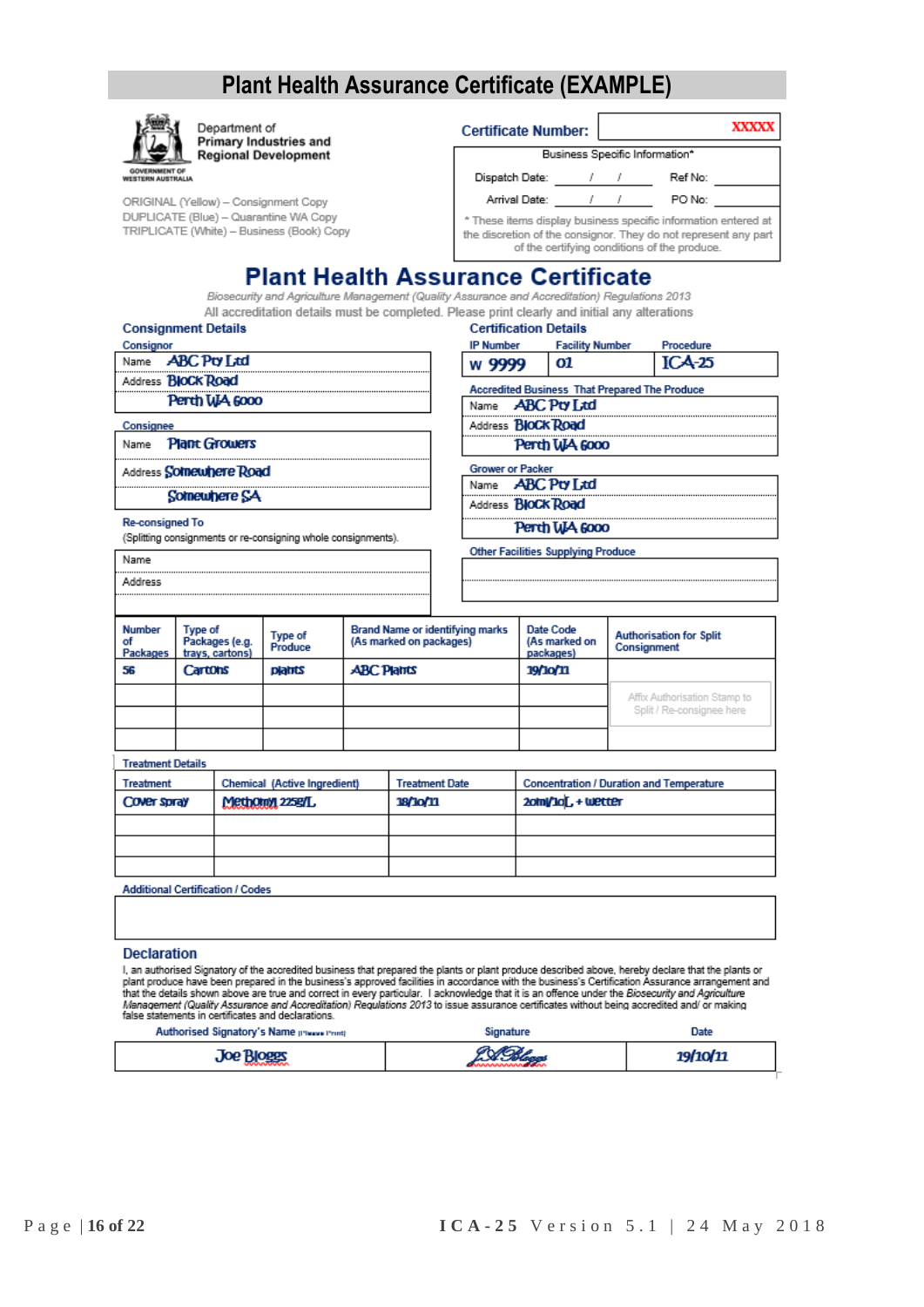| <b>ABC</b> Nursery<br><b>Block Rd</b> |                        |                                                          |       |
|---------------------------------------|------------------------|----------------------------------------------------------|-------|
| Perth WA                              |                        |                                                          |       |
| $\mathbf{c}$                          | No. and                |                                                          |       |
| a                                     | Síze of                |                                                          |       |
| rt.                                   | plants                 |                                                          |       |
| 0                                     |                        | Type of Plants                                           |       |
| n                                     |                        |                                                          |       |
| $\mathsf{N}$                          |                        |                                                          |       |
| о.                                    |                        |                                                          |       |
| 1                                     | 10X                    | Nelly Kelly passionfruit (Passiflora edulus)             |       |
|                                       | 75mm                   |                                                          |       |
| 1                                     | 10X                    | cape plumbago (Plumbago aurículata)                      |       |
|                                       | 75mm                   |                                                          |       |
|                                       |                        |                                                          |       |
| 2                                     | 20                     | Sacred bamboo (Nana domestica nana)                      |       |
|                                       | X75m                   |                                                          |       |
|                                       | m                      |                                                          |       |
|                                       |                        |                                                          |       |
| L                                     | 40X                    | Geraldton wax (Chamelaucium uncinatum)                   |       |
| 0                                     | 250mm                  |                                                          |       |
| 0                                     |                        |                                                          |       |
| se                                    |                        |                                                          |       |
| $\tilde{\phantom{a}}$                 | 18 X                   | Hass avocados (Persea amerícana)                         |       |
|                                       | 250mm                  |                                                          |       |
| $\tilde{}$                            | 18 X                   | Fuyu persímmons (Díospyros kakí)                         |       |
|                                       | 250mm                  |                                                          |       |
| $\tilde{\phantom{a}}$                 | 12X                    | Buddleía 'Royal red' (Buddleía davidíí)                  |       |
|                                       | 250тт                  |                                                          |       |
|                                       |                        | All the above are sealed in a 20 foot container $(7439)$ |       |
|                                       |                        | seal number - A 0331999                                  |       |
|                                       |                        |                                                          |       |
|                                       | Authorised Signatory - |                                                          |       |
|                                       |                        |                                                          |       |
|                                       |                        |                                                          |       |
|                                       |                        |                                                          | 6/1/0 |
| J Bloggs                              |                        | Joe Bloggs                                               | З     |
| Printed name                          |                        | Signature                                                | Date  |
|                                       |                        |                                                          |       |

**I C A - 2 3** V e r s i o n 5.1 | 2 4 M a y 2 0 1 8 P a g e | 17 of 22

. . . . . . . . . .

 $\overline{\phantom{a}}$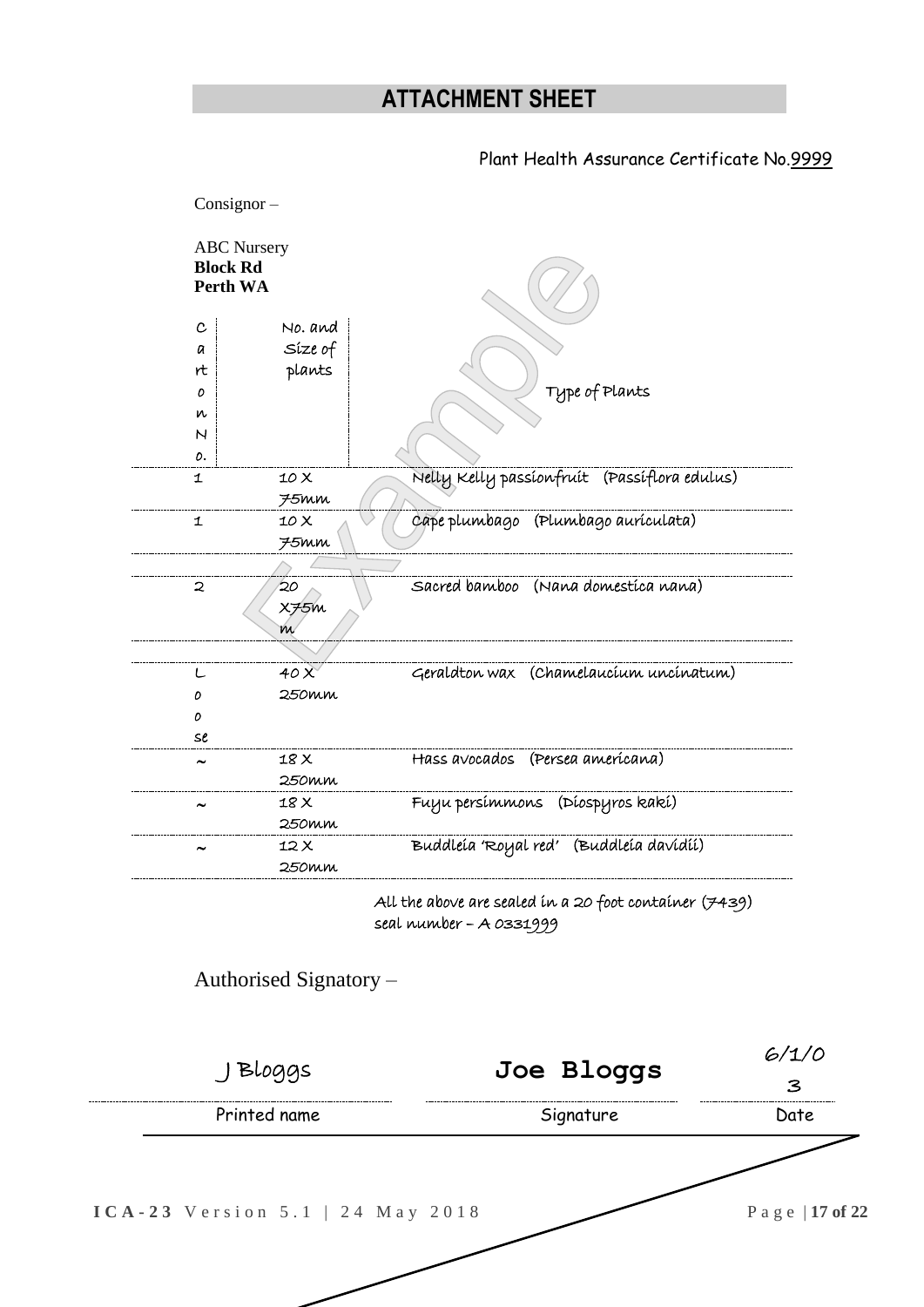# **CHEMICAL MIXTURE TANK CALIBRATION CERTIFICATE**

|                                                                | <b>EQUIPMENT CALIBRATED</b>                                                                                                                                                                                                                                                    |
|----------------------------------------------------------------|--------------------------------------------------------------------------------------------------------------------------------------------------------------------------------------------------------------------------------------------------------------------------------|
| Name and Address<br>of                                         |                                                                                                                                                                                                                                                                                |
|                                                                |                                                                                                                                                                                                                                                                                |
| Type of equipment<br>(eg boom spray,                           |                                                                                                                                                                                                                                                                                |
| Brand: & Model                                                 |                                                                                                                                                                                                                                                                                |
| Serial No.:                                                    | <u> 1989 - Johann Barbara, martxa alemaniar argumento de la contrada de la contrada de la contrada de la contrad</u>                                                                                                                                                           |
| Other Identification:                                          |                                                                                                                                                                                                                                                                                |
|                                                                | <b>TESTING DETAILS</b>                                                                                                                                                                                                                                                         |
| Name and Address<br>of the Business                            |                                                                                                                                                                                                                                                                                |
| Date of Testing:                                               |                                                                                                                                                                                                                                                                                |
| Type of Flow Meter                                             |                                                                                                                                                                                                                                                                                |
| Date of Latest<br>Calibration                                  |                                                                                                                                                                                                                                                                                |
|                                                                | <b>CALIBRATION RESULTS</b>                                                                                                                                                                                                                                                     |
| Maximum Mixture Level Volume (litres)                          |                                                                                                                                                                                                                                                                                |
| Incremental Volumes (litres)<br>(as marked on the spray tank): |                                                                                                                                                                                                                                                                                |
|                                                                |                                                                                                                                                                                                                                                                                |
|                                                                |                                                                                                                                                                                                                                                                                |
|                                                                |                                                                                                                                                                                                                                                                                |
|                                                                |                                                                                                                                                                                                                                                                                |
|                                                                |                                                                                                                                                                                                                                                                                |
|                                                                |                                                                                                                                                                                                                                                                                |
|                                                                | <b>CERTIFICATION</b>                                                                                                                                                                                                                                                           |
|                                                                | The spray mixture tank on the equipment described above has been calibrated in the normal filling<br>position using a calibrated flow meter. Volume indicator marks have been clearly marked on the<br>tank with the volume in litres required to fill the tank to that level. |

Printed Name Signature Date

\_\_\_\_\_\_\_\_\_\_\_\_\_\_\_\_\_\_\_\_\_\_\_\_\_\_\_\_ \_\_\_\_\_\_\_\_\_\_\_\_\_\_\_\_\_\_\_\_\_\_\_\_\_\_\_\_\_\_\_\_ / /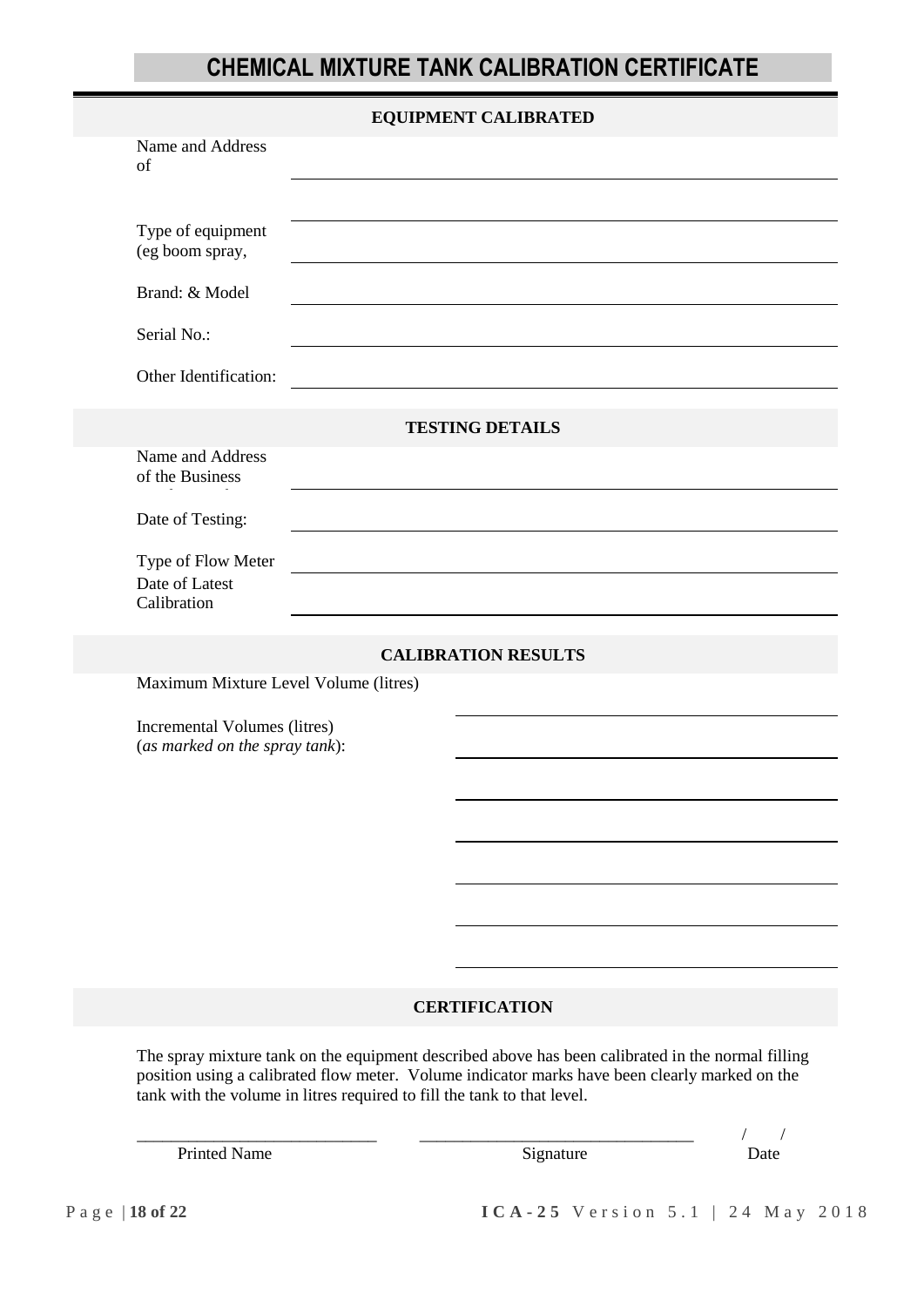# **SPRAY MIXTURE PREPARATION CHART**

| Concentrate to Full Tank = $\frac{\ }{\ }$           |               |
|------------------------------------------------------|---------------|
| Part Fill or Top-Up (Concentrate [mL/g]/Mixture [L]) |               |
|                                                      |               |
|                                                      |               |
|                                                      |               |
|                                                      |               |
|                                                      |               |
|                                                      |               |
|                                                      |               |
| Prepared by: Frinted Name Signature Date /           | $\frac{1}{2}$ |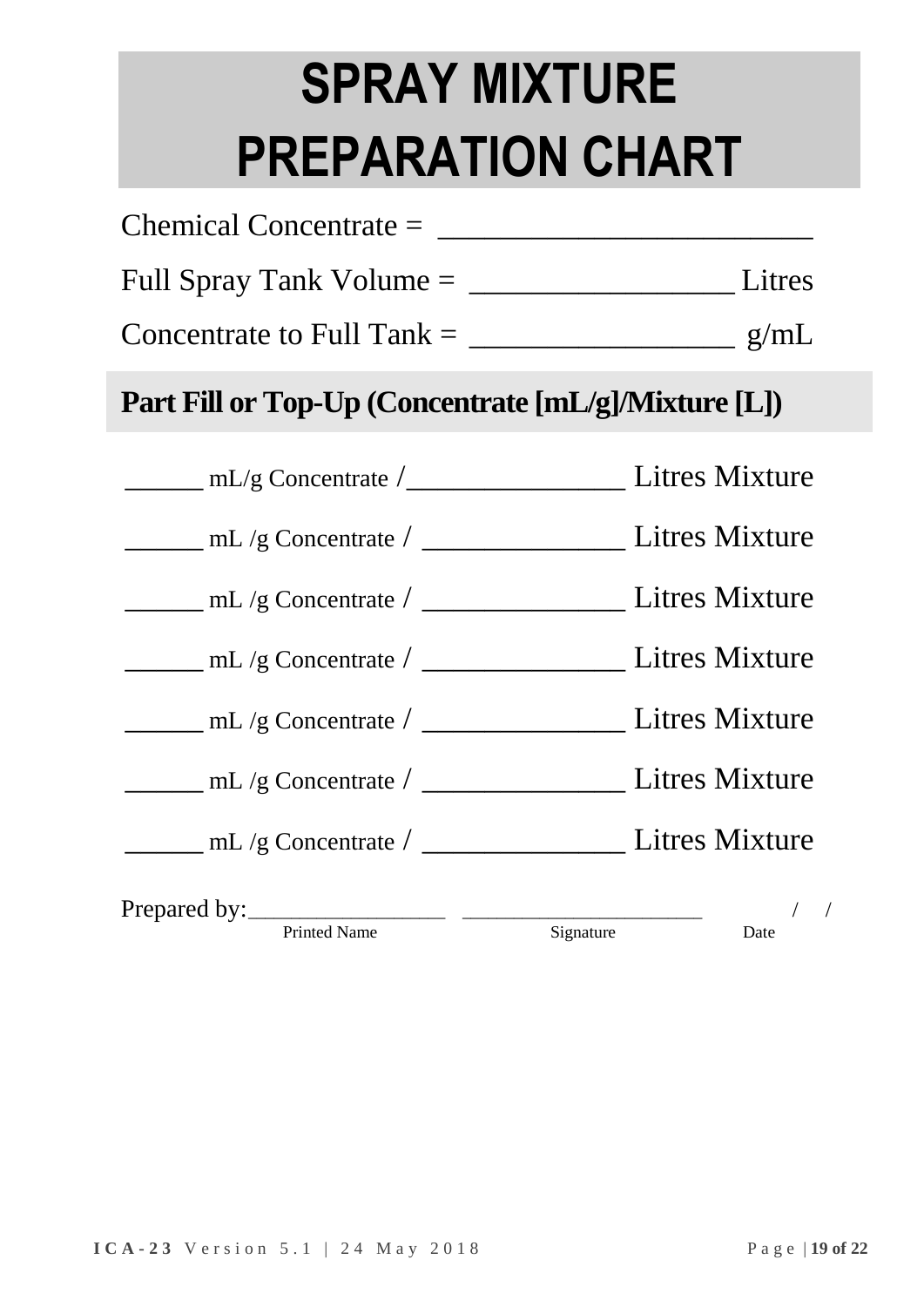# **SPRAY MIXTURE PREPARATION CHART**

| Chemical Concentrate $=$     | Methomyl      |                 |
|------------------------------|---------------|-----------------|
| Full Spray Tank Volume =     | <u> 1000 </u> | Litres          |
| Concentrate to Full Tank $=$ | 2000          | $ml/\mathbf{g}$ |

**Part Fill or Top-Up (Concentrate [Ml]/Mixture [L])**

| $10$ mL/g Concentrate $/$              |                           | Litres Mixture        |
|----------------------------------------|---------------------------|-----------------------|
| $20$ mL/g Concentrate /                | <b>10</b> Litres Mixture  |                       |
| $\frac{40}{\text{mL/g}}$ Concentrate / | 20                        | <b>Litres Mixture</b> |
| $100$ mL/g Concentrate $/$             | 50                        | Litres Mixture        |
| $200$ mL/g Concentrate $/$             | 100 Litres Mixture        |                       |
| $\underline{400}$ mL/g Concentrate /   | 200 Litres Mixture        |                       |
| $100$ mL/g Concentrate /               | <b>500</b> Litres Mixture |                       |
|                                        |                           |                       |
| Prepared by: A. Signatory              | A. Signatory              | 10/01/01              |
| Printed Name                           | Signature                 | D                     |

at